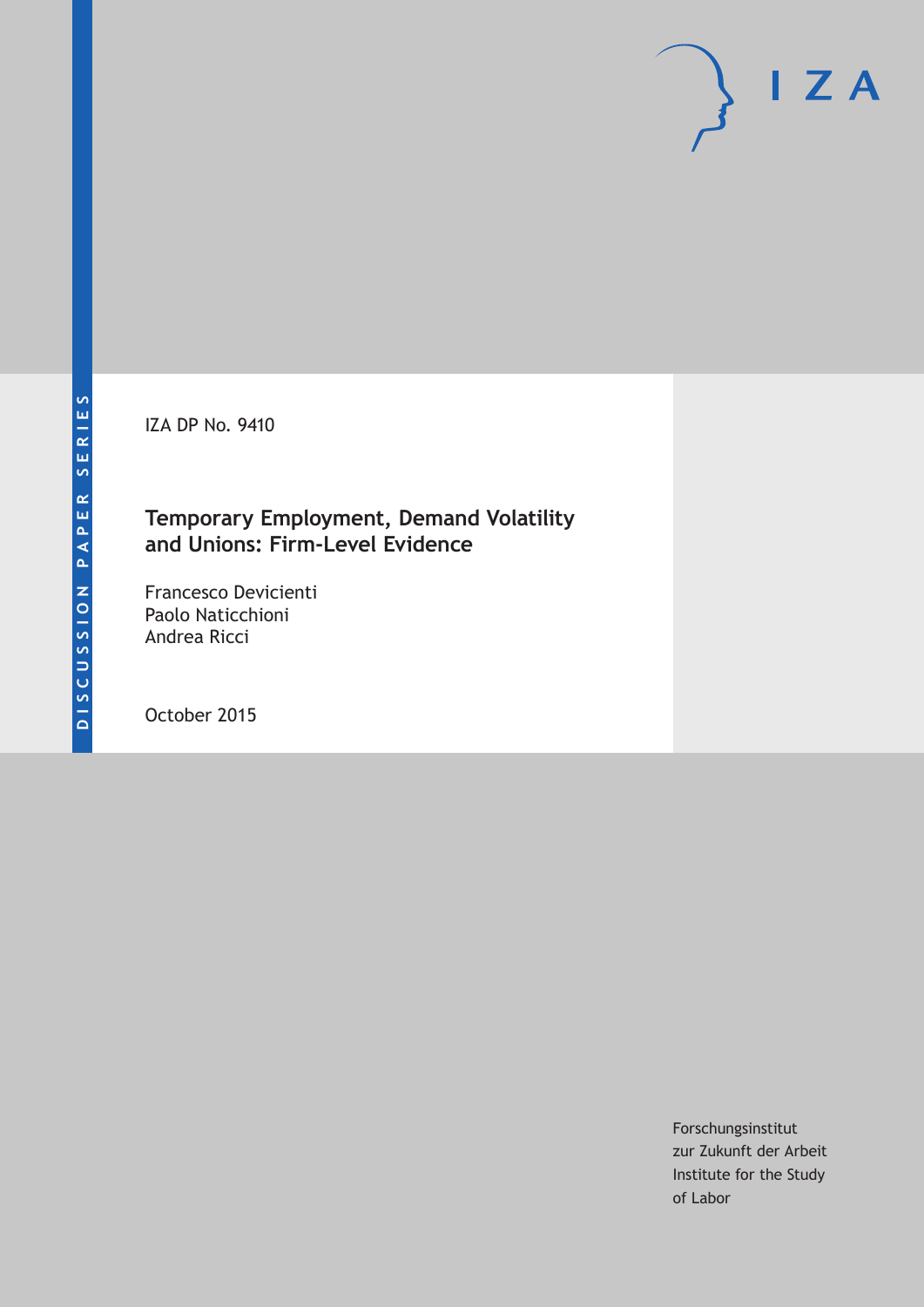# **Temporary Employment, Demand Volatility and Unions: Firm-Level Evidence**

### **Francesco Devicienti**

*University of Torino, Collegio Carlo Alberto and IZA* 

## **Paolo Naticchioni**

*University of Roma Tre and IZA* 

## **Andrea Ricci**

*ISFOL*

Discussion Paper No. 9410 October 2015

IZA

P.O. Box 7240 53072 Bonn **Germany** 

Phone: +49-228-3894-0 Fax: +49-228-3894-180 E-mail: iza@iza.org

Any opinions expressed here are those of the author(s) and not those of IZA. Research published in this series may include views on policy, but the institute itself takes no institutional policy positions. The IZA research network is committed to the IZA Guiding Principles of Research Integrity.

The Institute for the Study of Labor (IZA) in Bonn is a local and virtual international research center and a place of communication between science, politics and business. IZA is an independent nonprofit organization supported by Deutsche Post Foundation. The center is associated with the University of Bonn and offers a stimulating research environment through its international network, workshops and conferences, data service, project support, research visits and doctoral program. IZA engages in (i) original and internationally competitive research in all fields of labor economics, (ii) development of policy concepts, and (iii) dissemination of research results and concepts to the interested public.

IZA Discussion Papers often represent preliminary work and are circulated to encourage discussion. Citation of such a paper should account for its provisional character. A revised version may be available directly from the author.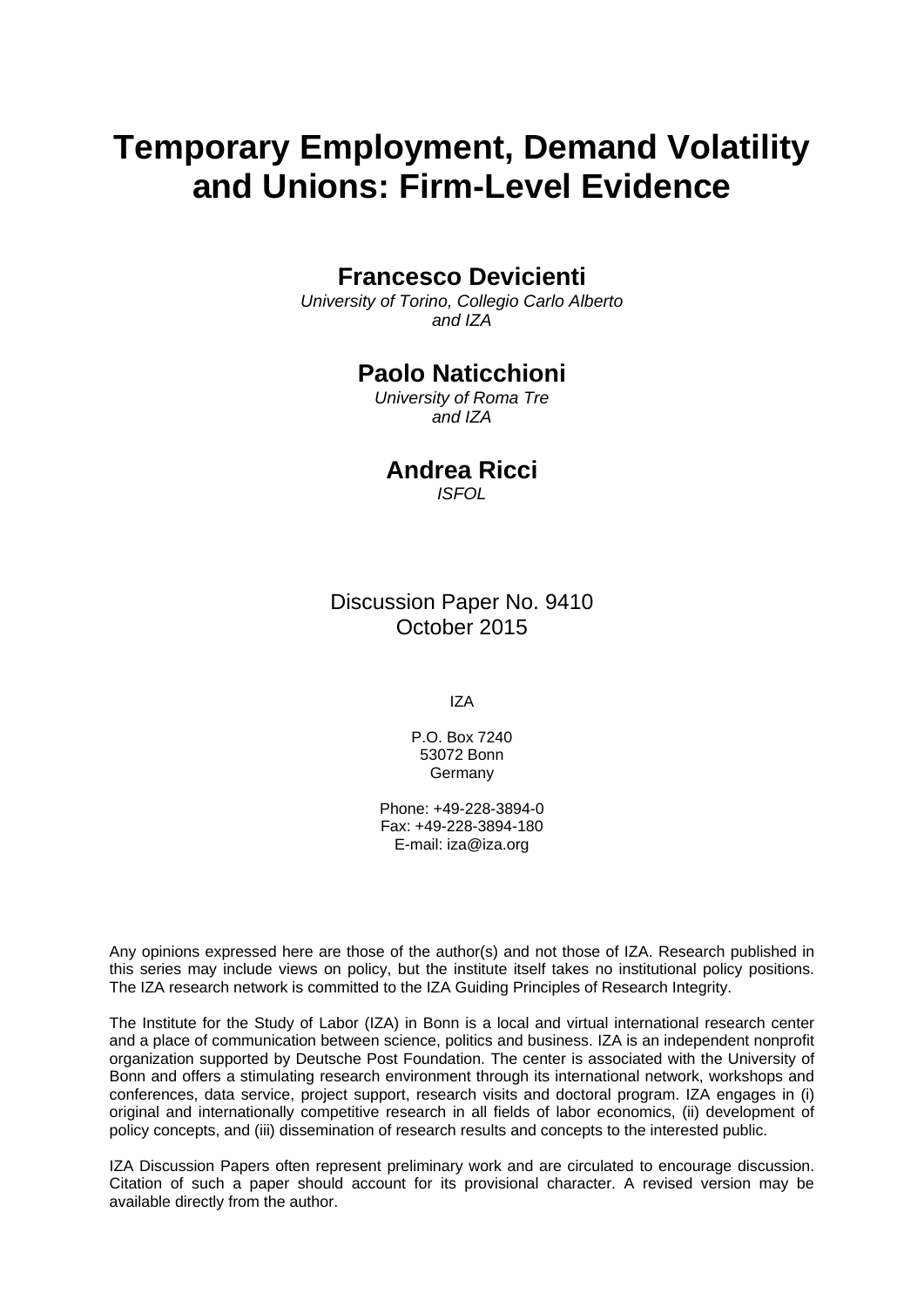IZA Discussion Paper No. 9410 October 2015

## **ABSTRACT**

## **Temporary Employment, Demand Volatility and Unions: Firm-Level Evidence\***

This paper investigates the effect of workplace unionization and product market volatility on firms' propensity to use temporary employment. Using Italian firm level data, we show that unionization and volatility have a positive impact on the share of temporary contracts. However, as volatility increases the union effect becomes negative, suggesting that in a highly volatile economic environment unions may be concerned about the weakening of their bargaining power associated with an extensive use of temporary workers. Furthermore, these effects are at work only for the use of non-training temporary contracts, while training temporary contracts are not affected by unions, volatility and their interplay. We argue that this occurs because non-training temporary contracts can be used by firms as a buffer stock to cope with uncertainty and by unions to protect insiders, while training temporary contracts are more likely to be used as a screening device for future permanent positions.

JEL Classification: J51, J23, J24

Keywords: unions, temporary workers, training, product demand volatility, firms

Corresponding author:

 $\overline{\phantom{a}}$ 

Francesco Devicienti Dipartimento di Scienze Economico-Sociali e Matematico-Statistiche Università di Torino Corso Unione Sovietica 218bis 10134 Torino Italy E-mail: francesco.devicienti@unito.it

<sup>\*</sup> We thank ISFOL for the availability of the RIL data and for having funded the research project. The contents of the paper are the sole responsibility of the authors.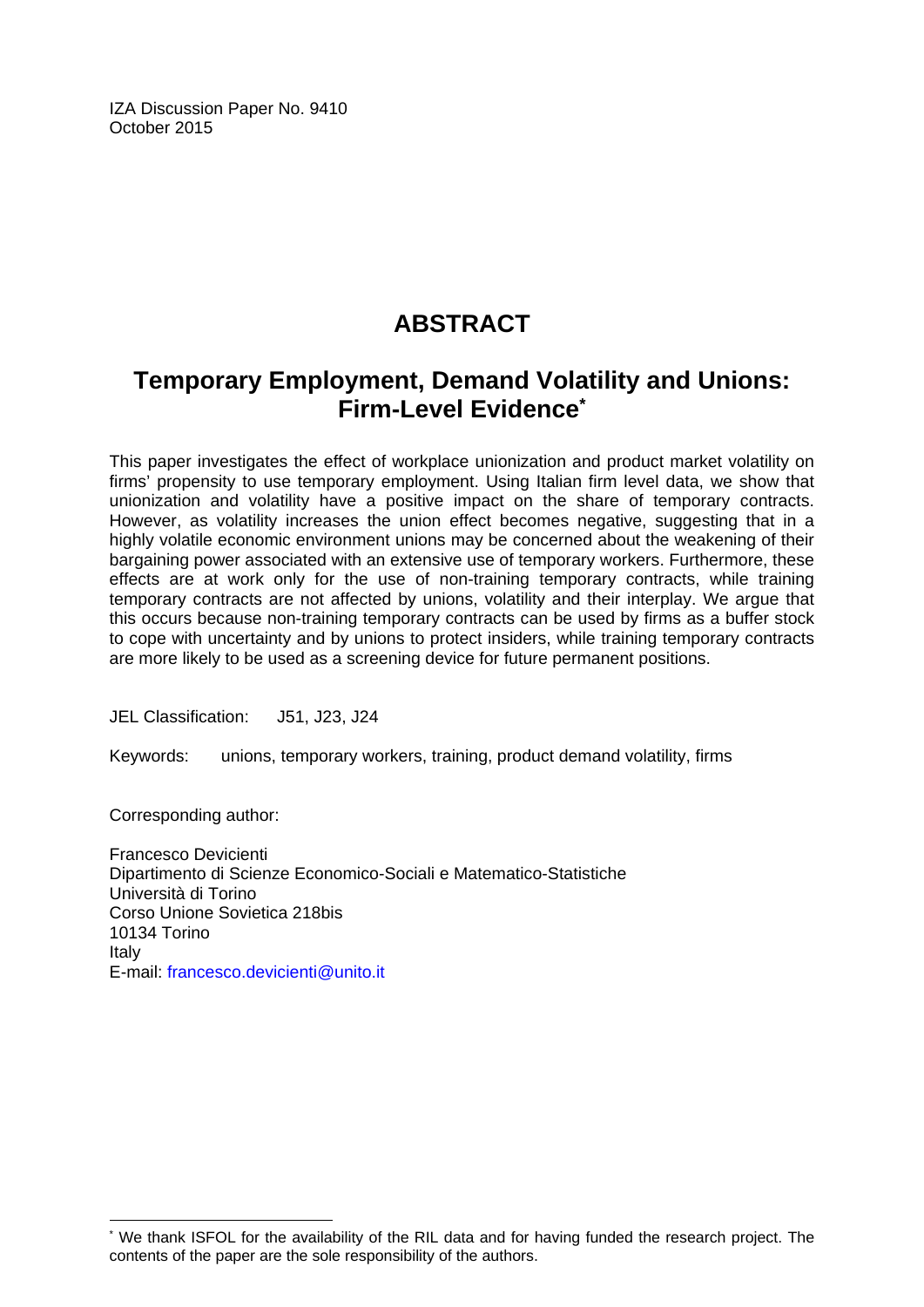#### **1. Introduction**

In the last few decades, most European countries have enacted a series of labor market reforms designed to endow firms with enhanced contractual flexibility in the face of the increasing economic uncertainty related to globalization and technological change. These reforms have generally been introduced "at the margin", facilitating the use of temporary contracts for new hires while leaving employment protection for open-ended contracts unaffected. As a result, the diffusion of temporary employment has become one of the distinctive features of the European labor market, ultimately producing dual labor markets where temporary workers might be entrapped in "low quality" jobs (Boeri, 2012).1

For this reason, economists and policy makers are showing increasing interest in identifying the determinants of temporary employment. Most of the literature has generally focused on labor supply dynamics, typically using individual data from household and labor force surveys (e.g., Booth et al., 2002). The firms' demand for temporary workers has been studied rather less, despite its considerable importance, as highlighted by the empirical evidence showing that fixed-term contracts are typically favored more by firms than by workers (e.g., Francesconi and Garcia-Serrano, 2004).

The institutions and the characteristics of the economic environment in which firms operate clearly constitute important determinants of the demand for temporary employment. While much of the literature has focused on the difference in firing costs between open-end and temporary contracts as a key determinant (Boeri and Garibaldi, 2007), two additional issues have been considered.

The first issue concerns the role of unions, which are of primary relevance in understanding the employment dynamics in European labor markets. An under-explored issue, which lies at the heart of this paper, is whether the pervasive presence of unions and collective bargaining in most

<sup>1</sup> Temporary contracts account for 14% of EU employment and for more than 50% of new hires (OCSE, 2008).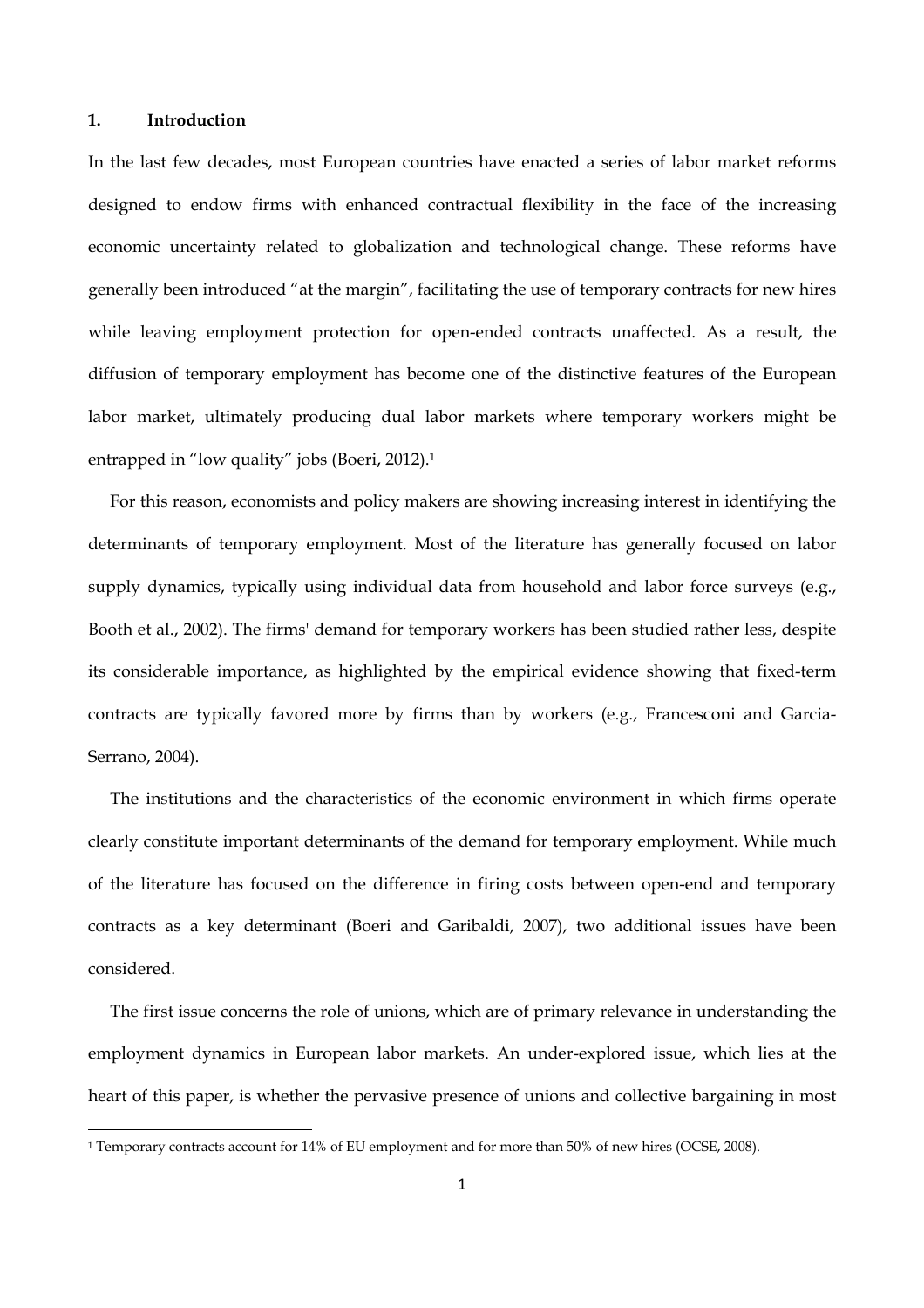EU countries may have contributed to the diffusion of temporary employment, partly as a way to maximize the utility of the "insider" workers (e.g., permanent and older workers) that the unions mostly represent. One of the insights from the insider-outsider literature is that the unions may be a contributing factor to labor market duality if they reckon that temporary employment acts as a "buffer" to isolate permanent workers from the negative effects of demand uncertainty and technological shocks (Bentolila and Dolado, 1994; Saint Paul, 1996). Moreover, the presence of unions at the workplace may increase the bargaining power of permanent/insider workers on wages, thus inducing firms to make use of fixed term contracts to exploit numerical and wage flexibility (Abraham and Taylor, 1996). However, the unions may also oppose the diffusion of temporary contracts, as temporary workers are typically less unionized and less engaged in industrial relations, representing a potential threat to union strength and representativeness (Heery, 2004; Salvatori, 2012).2 To sum up, the presence of trade unions at the workplace has a potentially ambiguous effects on a firm's demand for flexible contracts. Moreover, both direct and indirect influences are at play. On the one hand, unions may directly contribute to a firm's strategy on labor organization and hiring policies. This may happen formally, through firm-level specific agreements with the unions, or more informally, through employee consultation and involvement practices. This mechanism is consistent with the intuition that unions may boost the use of temporary workers to protect insider workers. On the other hand, the presence of a union might also influence a firm's use of temporary workers indirectly, e.g. by inducing firms to increase their share of temporary contracts in order to reduce a union-driven rise in labor costs.

The second factor that has drawn attention in the literature to the determinants of the demand for temporary employment concerns the volatility of the economic environment in which firms operate. Abraham and Taylor (1996) and Bentolila and Saint Paul, (1994), among others, argue that in more volatile environments firms increase the use of temporary employment, which can be

<sup>2</sup> Unions may also be concerned with an excessive use of fixed-term contracts due to the negative effects on social welfare and labor market cohesion (Visser, 2002).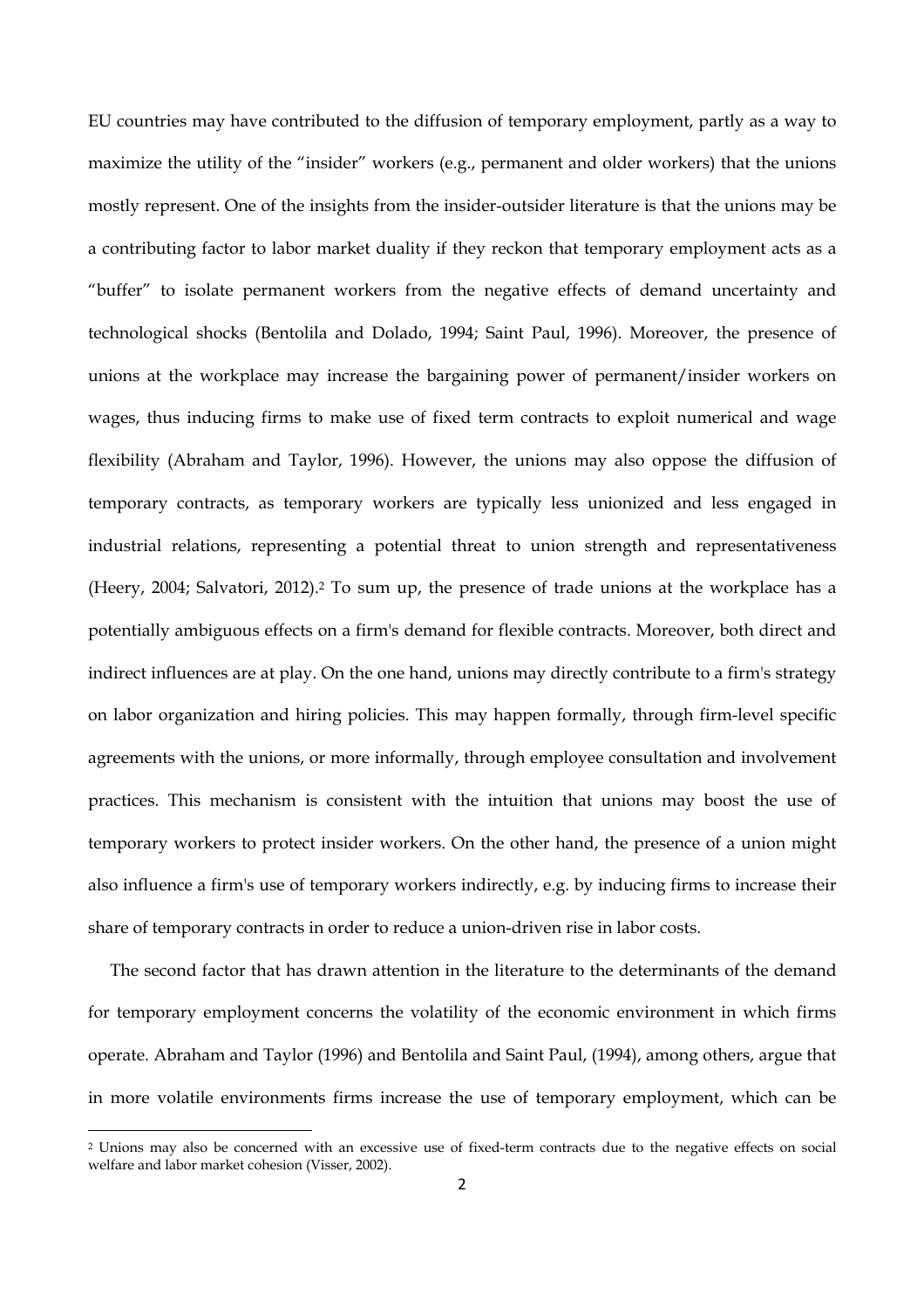considered as a valuable buffer stock to adjust to fluctuations. The volatility of the economic environment, however, does not only affect the behavior of the firms: the unions' behavior is also likely to be affected, if they anticipate the need for more frequent negotiations of labor conditions when demand volatility increases (Booth, 1995; Freeman and Medoff, 1984). This issue has been largely neglected by the literature on temporary employment, despite its importance in understanding the role of the unions as a contributing factor to labor market duality.

To the best of our knowledge this is the first paper that focuses explicitly on the interplay between workplace unionization and demand volatility in affecting the propensity to use temporary employment. Another contribution offered by this paper lies in investigating whether the effects of union and demand volatility on the use of temporary employment is heterogeneous across different types of temporary contracts. In particular, we distinguish between fixed-term contracts without any training clauses and temporary contracts where a training clause is expressly introduced by the labor legislation. We expect the two types of contracts to have different roles in fulfilling both the firm's and union's objectives.

We focus our empirical analysis on Italy, an interesting case to study since, on the one hand, there has been a notable increase in temporary contracts in the last few decades and, on the other, the unions have considerable power in bargaining with firms over all aspects of the employment relationship.

We rely on a rich firm-level dataset, the *Employer and Employee Survey (RIL)*, conducted by the *Institute for the Development of Workers Professional Training* (ISFOL) in 2005 and 2007. The data are representative of firms operating in the Italian extra-agricultural sector, and provide extensive information about temporary contracts, union presence and other workplace characteristics. In particular, the data enable us to study the effect of unionization on the *share* of the different types of temporary employment, rather than simply on a dummy variable indicating that the firm employs any amount of temporary contracts (e.g., Salvadori, 2009; Gramm and Schnell, 2001). We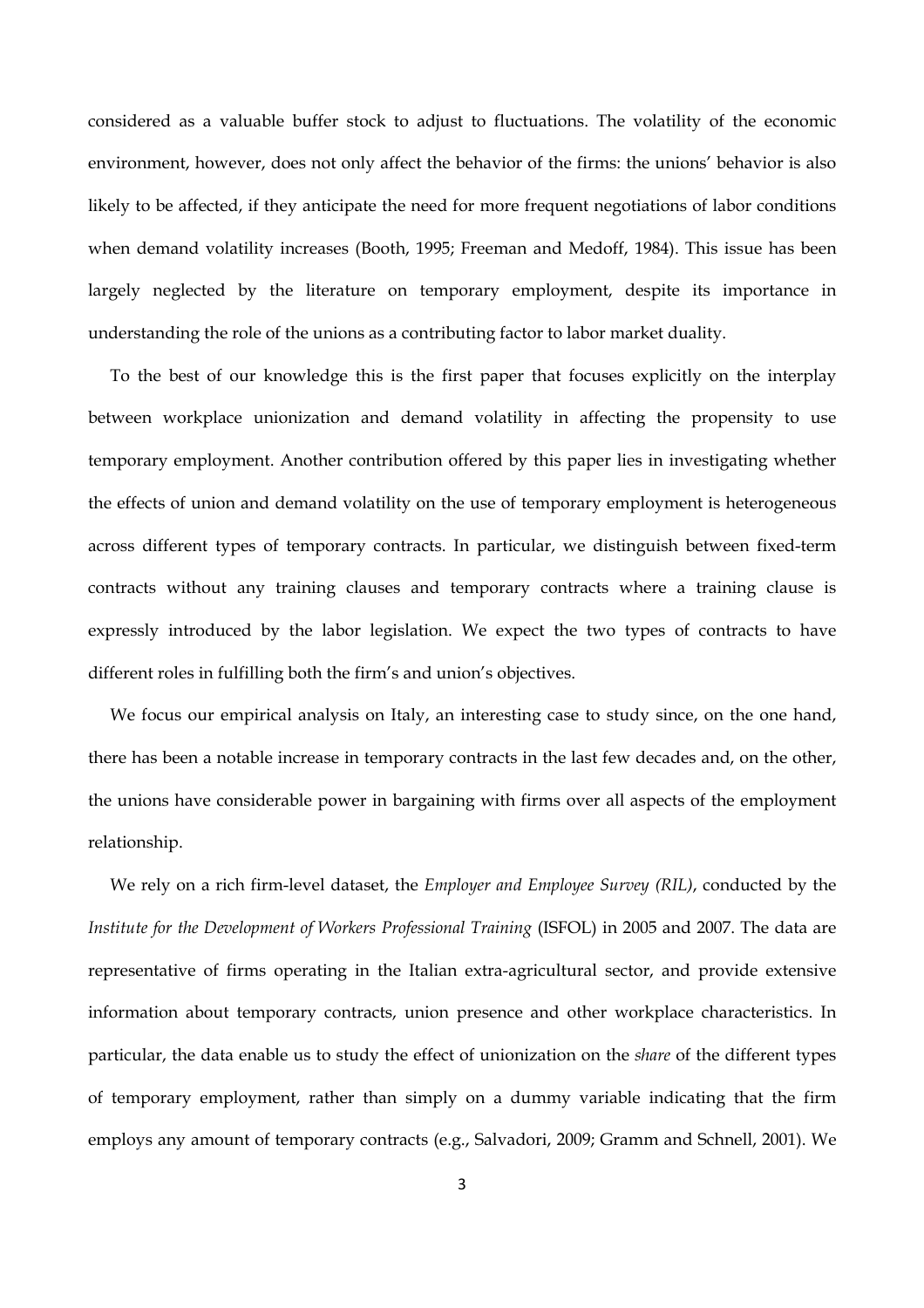supplement the RIL data with balance-sheet information from the AIDA database by Bureau van Dijk, which contains the universe of incorporated firms in the non-financial private sector. We use AIDA to construct measures of the economic volatility faced by firms and unions based on past sales at the sectoral level, and moreover to obtain firm-level instrumental and control variables for our econometric analyses.

Our preferred econometric specification regresses the share of temporary workers on union status, volatility, and their interaction, after controlling for an ample set of firm and labor force covariates. To account for the potential endogeneity of workplace unionization, we present consistent sets of results based, alternatively, on a cross-sectional IV strategy and a firm fixed-effect strategy.

Our main findings can be summarized as follows. First, both volatility and workplace unionization have a positive impact on the firm's use of temporary contracts. The effect of volatility is consistent with the previous literature showing that volatility encourages firms to employ temporary workers to adjust the labor input more easily. The impact of unions, on the other hand, can be related to the direct and indirect mechanisms mentioned earlier. Unfortunately, our data do not allow us to disentangle the different impacts of the two mechanisms.

Our second result relates to the presence of a significant interaction effect between workplace unionization and demand volatility. In particular, we find that as volatility increases, the union effect becomes negative. This result suggests that in a highly volatile economic environment the unions may oppose intensive use of fixed-term contracts to prevent the weakening of their bargaining power. This is more likely to happen in volatile environments, characterized by high frequency of renegotiation of labor conditions and/or wage setting at the workplace (e.g., Addison 2014).

Our third result is that the effects of unions and volatility are heterogeneous across different types of temporary contracts. The presence of unions *per se* increases the demand for non-training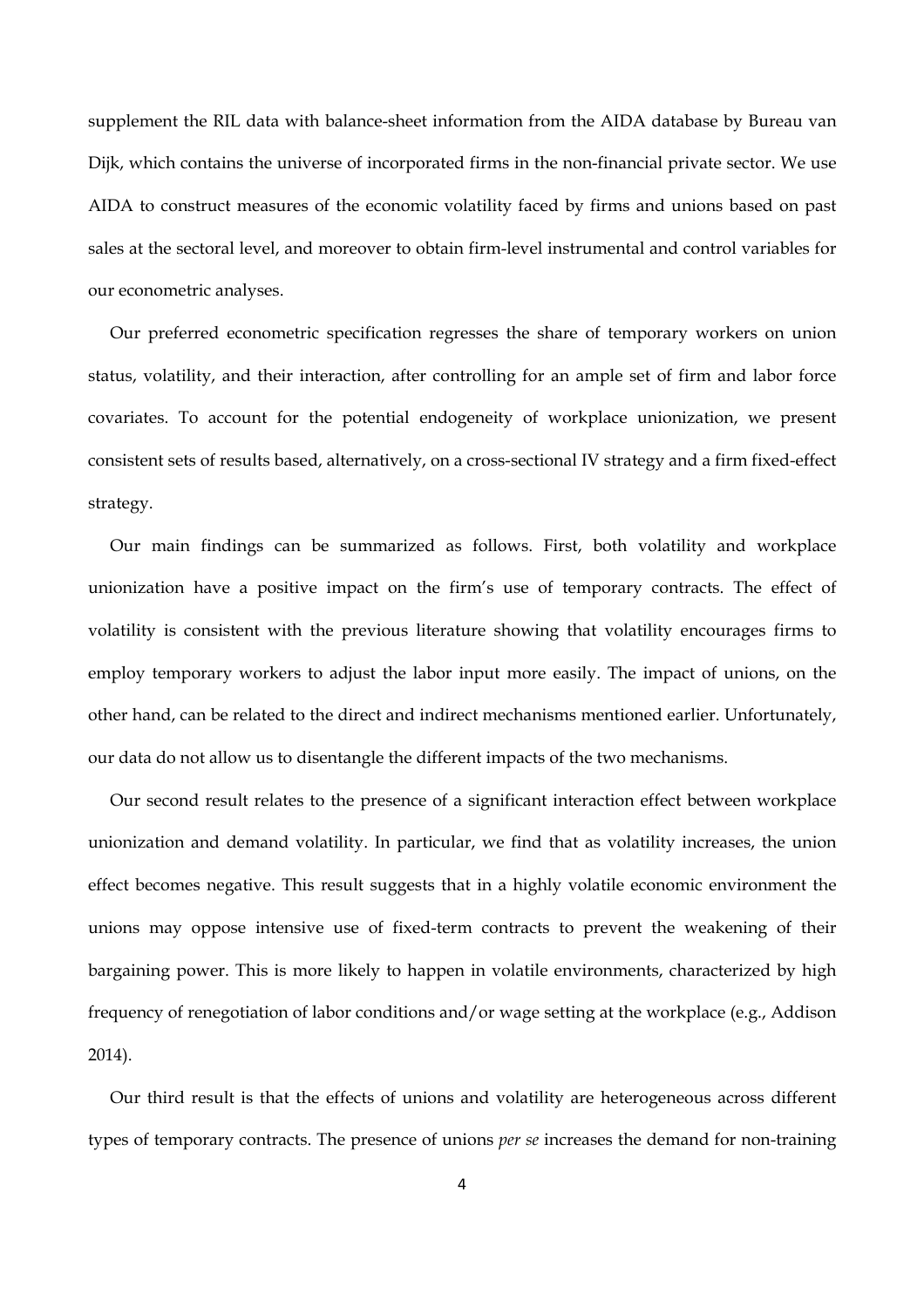temporary contracts, as does a higher demand volatility, while these effects are never detected in the case of training temporary contracts. The negative interaction effect is also only statistically significant for non-training temporary contracts. We argue that these findings are due to the different nature of the two contractual arrangements. In particular, non-training temporary contracts are typically used by firms, and encouraged by unions, as a buffer stock for insider workers. Training temporary contracts, on the other hand, are more likely to play a screening role for a firm's core-staff needs, and are generally more expensive. Hence, they cannot represent an equally valid buffer both for the firms and for the union's insiders.

Overall, the paper shows that the existing literature might hitherto have overlooked the fact that the effect of the unions on the demand for temporary contracts crucially depends on the type of temporary contracts considered, as well as the interplay between the unions' objective function and the volatility demand conditions faced by the firm.

The paper is organized as follows. In section 2 we review the relevant literature. In Section 3 we provide the institutional setting and in section 4 we describe the data and show the descriptive statistics. We perform the econometric analysis in Sections 5, while in section 6 we take into account the different types of temporary contracts. Section 7 concludes.

#### **2. The related literature**

Temporary contracts have been widely studied in the last few decades from different standpoints. Attention has been paid mainly to the alleged beneficial impacts in terms of unemployment reduction, especially for young workers (OECD, 2008), as well as the potential negative effects for the welfare of workers (Booth et al., 2002; Blanchard and Landier, 2002; Boeri, 2012) and labor productivity (Battisti and Vallanti, 2013; Cappellari et al., 2012; Damiani et al., 2014).

It is worth noting that the majority of the applied research on this issue is based on individual data that are unlikely to account appropriately for the firms' incentives to hire temporary workers.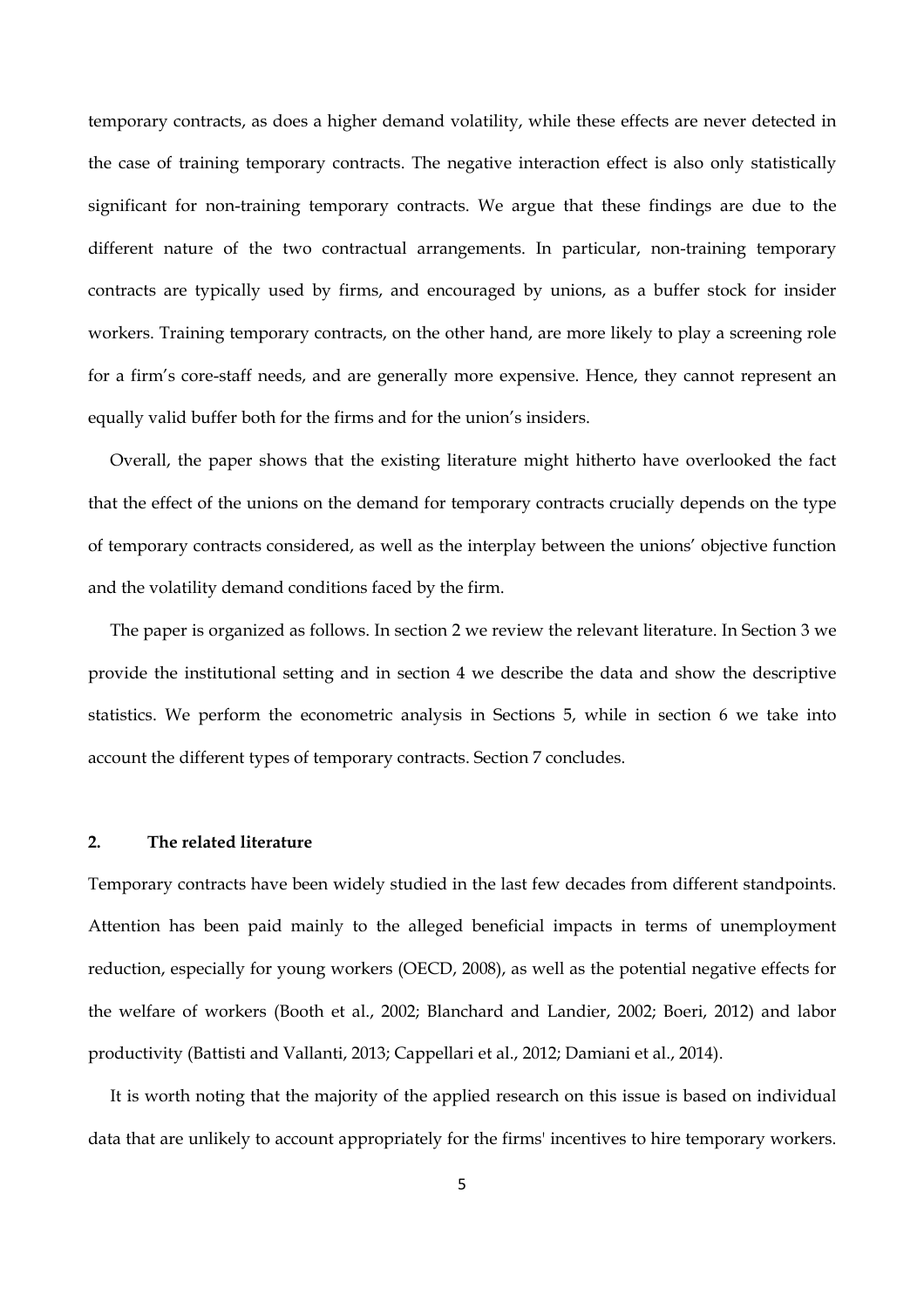Indeed, the available evidence shows that a substantial share of temporary employment appears to be involuntary on the part of the worker (Booth and Francesconi, 2003). This suggests that firms' characteristics and personnel policies play a key role in determining the diffusion of temporary contracts. For instance, Caggese and Cugnat (2008) make use of firm panel data to show that financially constrained firms use temporary workers more intensively than financially unconstrained firms do.

More in line with our paper, there is a strand of the literature focusing on the impact of unions on the use of temporary employment. The evidence for the US is controversial. For instance, Abraham and Taylor (1996) argue that firms may use fixed-term contracts to counter the increase in labor costs brought about by unions representing the interests of permanent workers. However, Gramm and Schnell (2001), using a small sample of firms from Alabama, find a negative correlation between union coverage and the probability of using temporary employees in the main occupational groups. Houseman (2001) uses a sample of more than 500 US firms and reaches a similar conclusion. Conversely, using aggregate data from the US, Autor (2003) finds that the spread of temporary employment proved faster in states where the unions declined more slowly.

As for Europe, the empirical research specifically investigating the effects of unions on firms' propensity to employ temporary workers is rather scant and provides mixed results. Francesconi and Garcia-Serrano (2004) find no evidence of correlation between the share of temporary employment and unionization, using data on Spanish firms. Salvatori (2012) uses British data and finds no support for the hypothesis that firms under the threat of unionization are more likely to use fixed-term workers, and only weak evidence of negative effects for agency workers.

Of course, industrial relation practices and legislation on the utilization of fixed-term contracts differ markedly across countries, which might partly account for the divergent results. Salvatori (2009) provides the first comparative study by using workplace level data from a number of European countries. In general he reports that unionized workplaces are more likely to use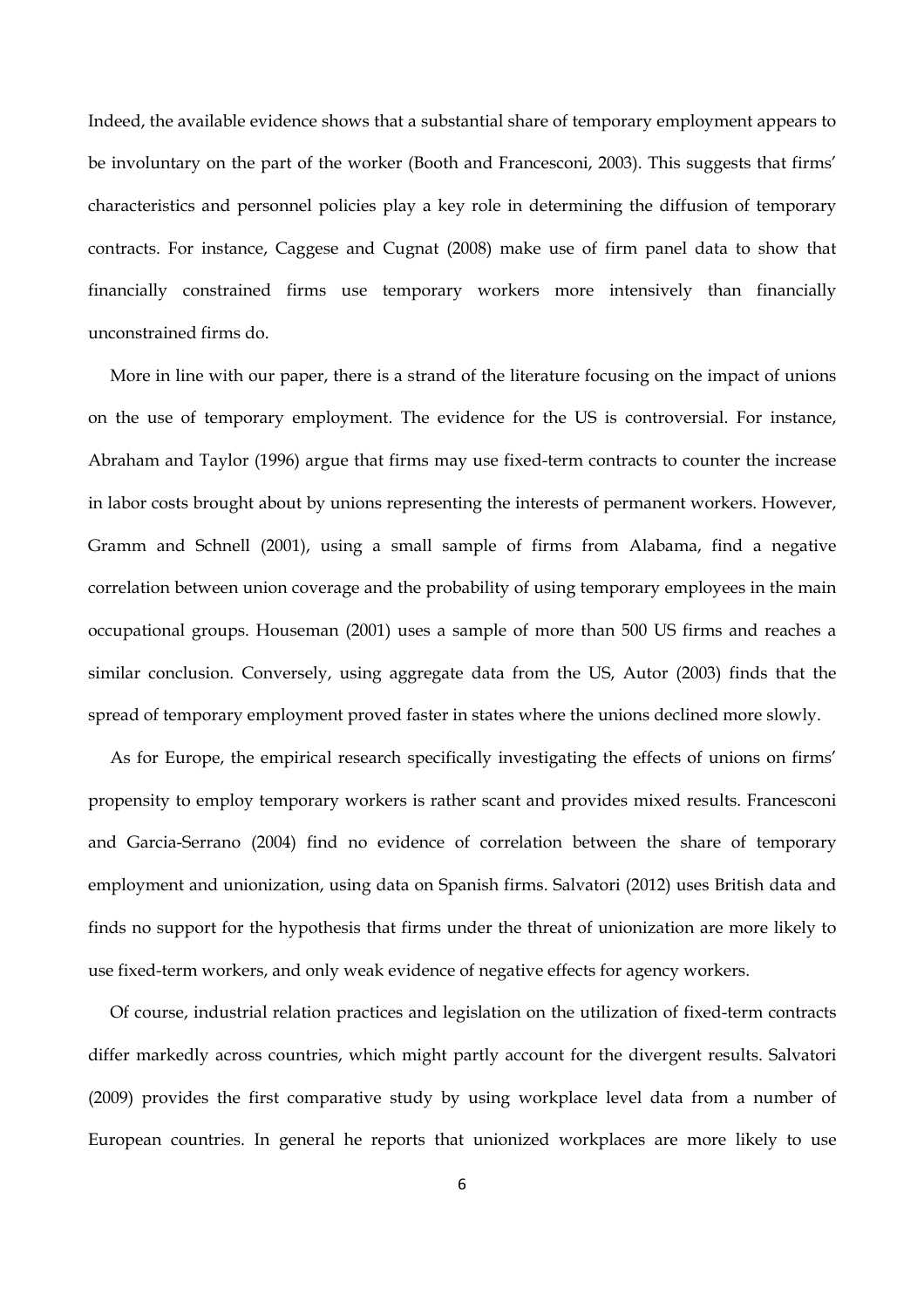temporary contracts across Europe, and hence the unions contribute to creating labor market duality and welfare disparities between insider and outsider workers.

Our paper adds to this literature in two main respects. Departing from the practice in the papers so far published, we investigate whether there are heterogeneous impacts of union and demand volatility across two major categories of temporary contracts, namely those explicitly offering training to the worker and those where a training clause is absent. The difference between these two types of temporary contracts appears crucial for firms' personnel strategies, and has different implications for the employment prospects and the welfare of workers (e.g., Berton et al., 2011).

Another potential caveat of the existing empirical literature is that the impact of unionization on the firms' use of temporary contracts is generally examined without taking into account the role of economic uncertainty. This concern appears to matter for a number of reasons. First, economic fluctuations have long been recognized as an important determinant of a firm's choice to hire on a temporary or permanent basis. For example, Bentolila and Saint Paul (1994) show that the difference in firing costs between permanent and temporary workers in Spain is associated with a higher cyclical elasticity (to sales) of the demand for temporary employment. In other words, firms can use temporary workers as a buffer, dropping them during recessions and allowing for a faster increase of employment during upturns. Boeri and Garibaldi (2007) find that, in the short run, Italian firms' propensity to hire on a temporary basis depends largely on the "states" of economic conditions and business cycle.3

Second, including a measure of the firms' demand volatility is important to reduce omitted variable bias when investigating the impact of unionization on the demand for temporary employment. This is because output volatility is likely to be correlated with both the demand for

 $3$  See also Holmlund and Storrie (2002), Costain et al. (2010), and Lotti and Viviano (2011) for related contributions.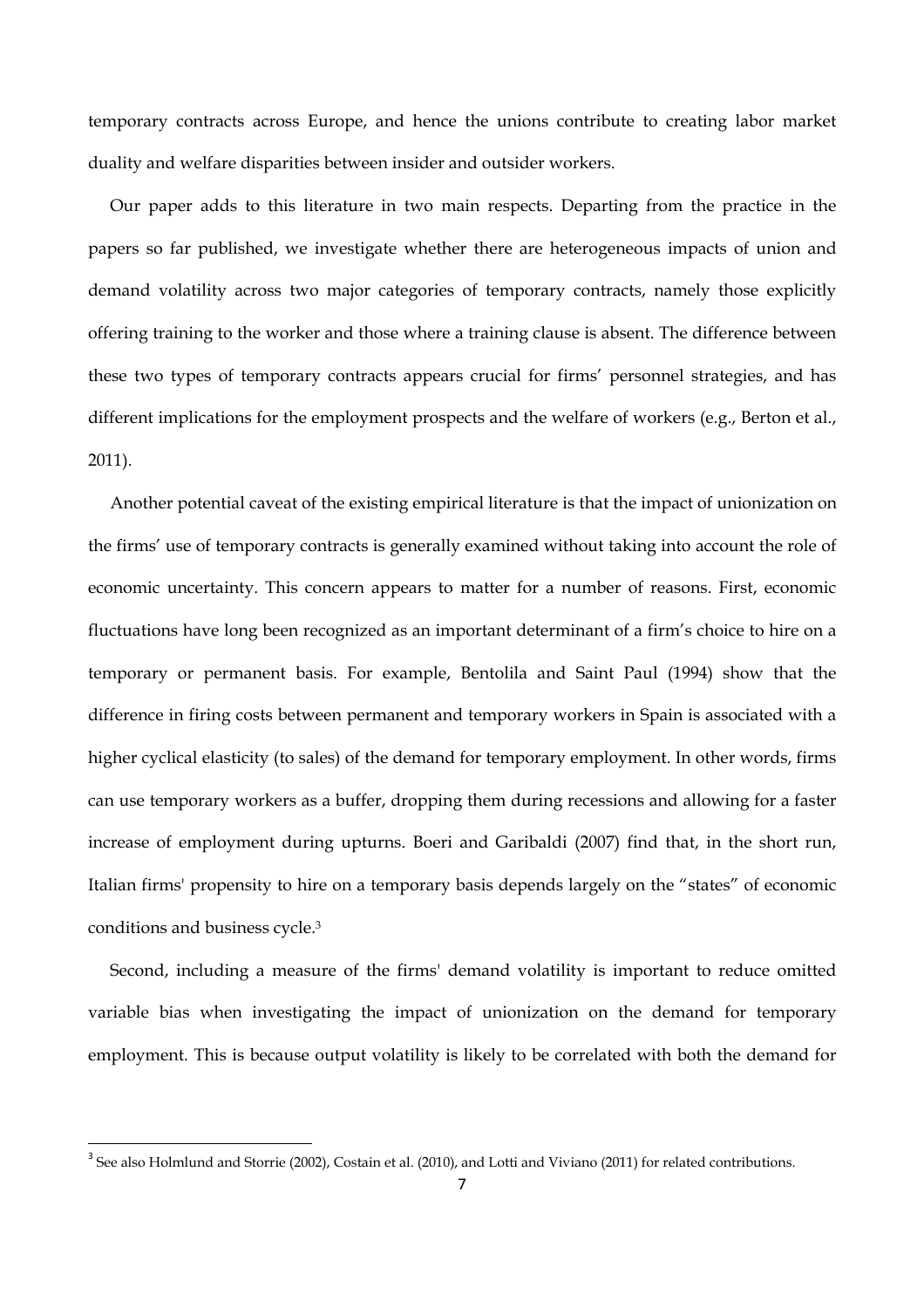temporary employment and workplace unionization if insider workers look to the unions to make their jobs safer.

Third, there are no studies on the interaction effects between the volatility of the economic environment and the presence of unions at the workplace. In particular, product demand volatility is likely to affect the timing and objectives of the bargaining process between unions and firms over wages and employment conditions. Economic uncertainty may therefore constitute a relevant dimension of heterogeneity in the impact of unionization on a firm's demand for temporary employment, hitherto neglected in the literature.

#### **3. Institutional background**

Italy is characterized by a two-tier bargaining system, with a dominant sectoral tier and a supplementary decentralized tier where bargaining is usually carried out at the company/local level.4 The main objectives of the sectoral agreements (*National Collective Labor Agreements*, NCLAs) are to protect real wages and to set common economic and normative conditions for sectoral workers nationwide. At the decentralized level, it is possible to negotiate performance and productivity-related wage increases. In addition, the second level bargaining may address a number of additional matters, such as working hours, employment training, labor organization and union relations, in order to gain flexibility for organizational changes and competitiveness.<sup>5</sup> Application to all workers in the firm of the conditions arrived at through bargaining at the

<sup>4</sup> A territorial level (mostly at the province level) also exists, but is typically confined to particular industries, e.g., construction and agriculture.

<sup>&</sup>lt;sup>5</sup> There are no official data on the diffusion and content of decentralized bargaining. Survey data suggest that the coverage is at around 60 percent of employees and from 15 to 25 percent of firms ( Damiani and Ricci, 2014), with greater incidence in manufacturing and larger firms. A large fraction of second-level agreements (over 60 percent) contain wage increases related to productivity gains, but agreements dealing with workplace organizational changes, performancebased human resource management practices and employment flexibility are not uncommon, and broadly cover the remaining 40 percent of cases.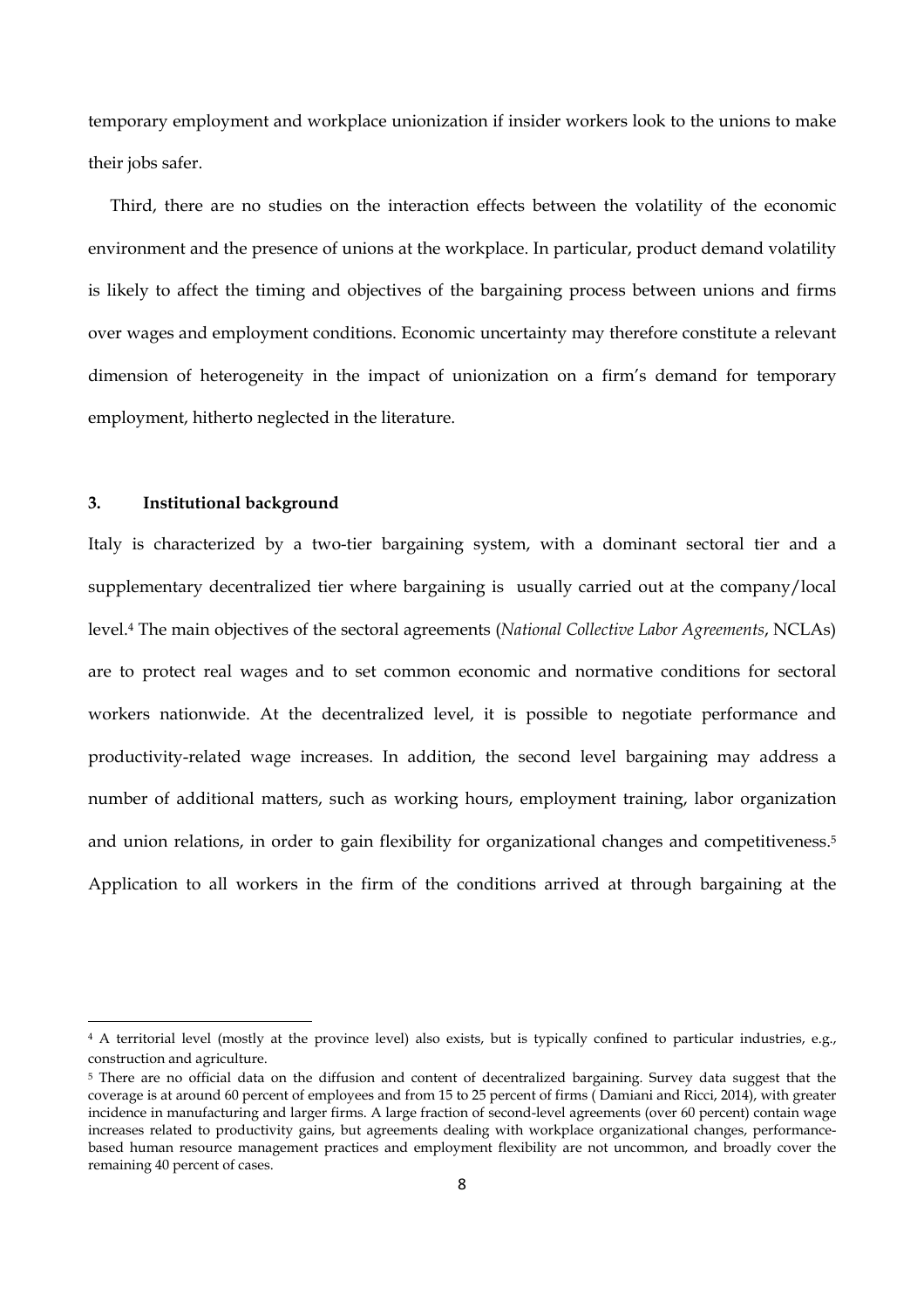decentralized level is the standard practice (Cella and Treu, 1999). Second-level bargaining is subject to the limits and provisions defined by the specific NCLAs applied in the productive unit.<sup>6</sup>

Italian law gives the workers the right to join a union, engage in union activity and organize a plant-level union representation structure. The main workplace representation body is the socalled 'unitary workplace union structures' (*Rappresentanze Sindacali Unitarie*, RSU). The RSU includes features of works councils (e.g., worker representatives are elected by all the employees) but can also be associated with trade union bodies (e.g., worker representatives are usually elected from competing candidates on trade unions lists). Hence, in Italy union and employee representation are entrusted to a single body (single-channel representation), as opposed to a dualchannel system where union delegates operate alongside works councils.7 Worker representatives are able to negotiate at the plant level on issues delegated from the industry-wide level, and have rights to information and consultation (e.g., D'Amuri and Giorgiantonio, 2015).

As for temporary contracts, a process of labor market deregulation started in the mid- 1990s (with the "Treu package" in 1997, the Legislative Decree 368 of 2001 and the Law 30 of 2003). Much as has been the case in other European countries, these reforms introduced various types of temporary contracts without changing the legislation on permanent (open-ended) contracts. Of the temporary contracts, fixed-term contracts are the most popular, at around 7 percent of the workforce (against 84 percent of open-end contracts).8 Permanent and fixed-term contracts only differ by virtue of a fixed term. Due to the presence of employment protection legislation, fixed term contracts can be rescinded (or 'not renewed') more easily. All other working conditions, such as wages, working times, pension rights, probation period, are identical and firms pay the same

<sup>6</sup> Decentralized agreements are only supplementary to, and applicative of, the NCLAs. The possibility of opting-out or derogating from NCLAs was formally introduced only recently, after 2009, beyond the sample period we analyze.

<sup>7</sup> There is also an alternative plant-level union body (*Rappresentanza Sindacale aziendale*, RSA) elected by the members of a particular union. RSUs have tended to replace RSAs, which are usually found in smaller companies and in certain sectors like banking.

<sup>8</sup> See Cappellari et al (2012), as reference for these labor contracts shares, and also for those in the following.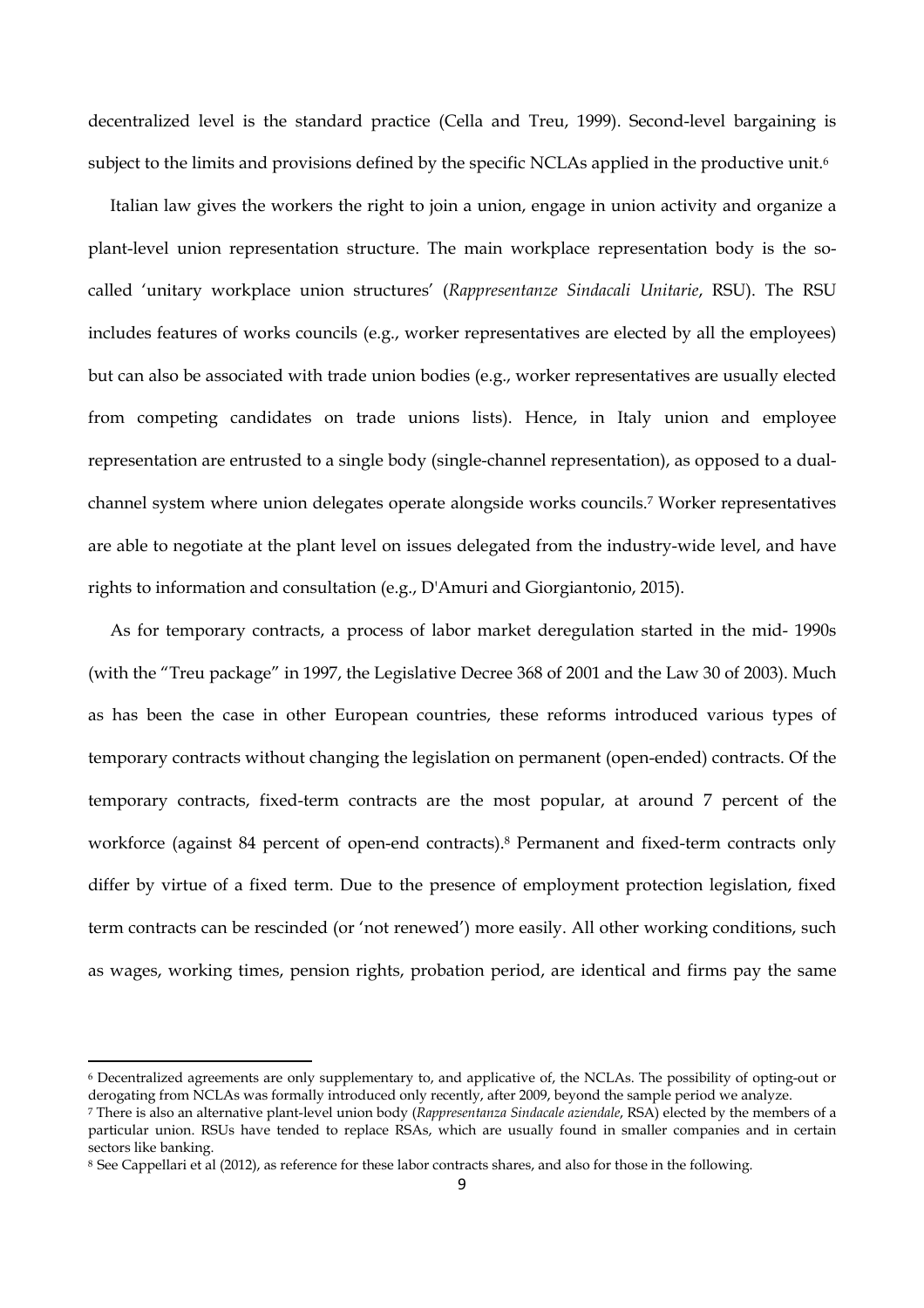social security contribution rates for the two types of contracts. A fixed-term contract can be renewed only once and its cumulated duration cannot exceed three years with the same firm.

Apprenticeship represents another form of temporary contracts, at around 3 percent of the workforce. Firms can use this contract only for young workers (up to 30 years of age), must provide certified training and, in exchange, are granted lower social security contributions. The maximum cumulated duration is three years.<sup>9</sup>

As discussed earlier, the presence of trade unions at the workplace may exert both a direct and an indirect influence on a firm's demand for flexible contracts. Unions and workers' representatives may obtain some direct involvement in the shaping of the firm's hiring policies through participation in firm-level specific agreements on issues not already covered by NCLAs, or further specifying the sector-wide dispositions to local circumstances. According to CNEL (2007), "numerical flexibility" and, in particular, "issues related to the use of atypical contracts" were covered in almost 50% of company-level agreements in the period 1998-2006, albeit there is uncertainty about the exact content of the agreements. Union influence may also be exerted through more informal consultation and involvement practices. This channel is likely to be relevant at the productive-unit level between workers' representatives and intermediate managers -especially in small-medium size firms- though no systematic information is currently available on the spread of such practices (see Cerruti, 2011). Finally, a union might also influence a firm's use of temporary workers indirectly, e.g. by activating firm's strategies aiming at countervailing an increase in labor costs associated with the presence of a union (e.g., Abraham and Taylor, 1996).

<sup>9</sup> Firms can also employ collaboration contracts ('collaborazioni'), under which the workers are to be formally considered as self-employed although in some cases they perform tasks equal to those of employees of the firm. Because of reduced social security contributions, no training obligations and the possibility to extend and repeat these contracts at will, firms stand to benefit from this type of contract, which represents around 3% of the workforce. Temporary agency contracts are also available to firms. Because of agency fees, the cost of these external workers is higher than in the case of permanent contracts, partly offset by lower hiring and firing costs. Their share in the workforce is still limited in Italy, at only 1.5 percent. We do not consider these two types of contracts because they are not formally employee of the firm, and because it is not possible to distinguish in our data those collaboration or agency workers that actually replace employees in the firm from those who carry out some 'genuine' consultancy or have short-term labor relations with the firms.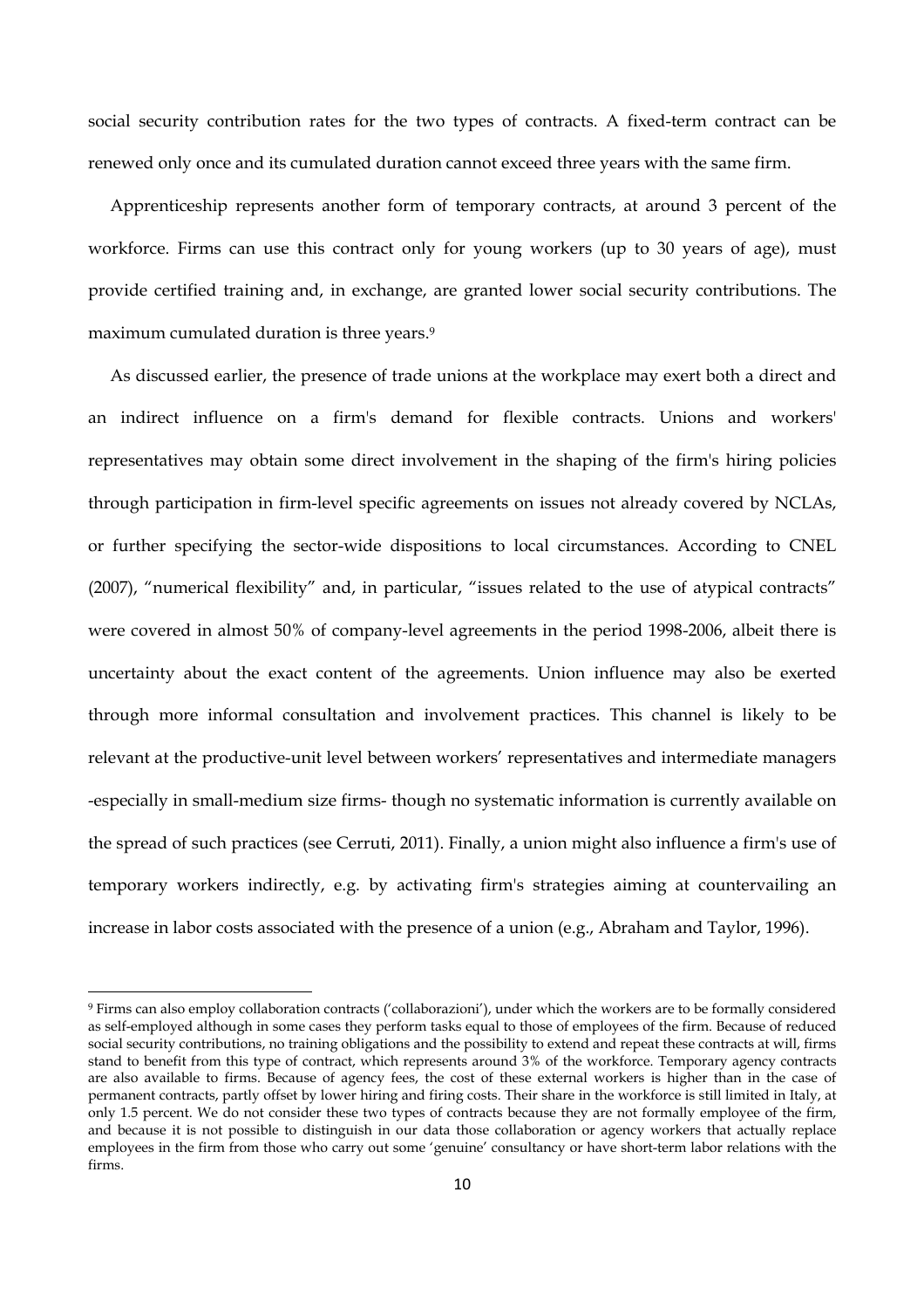#### **4. Data and descriptive statistics**

The empirical analysis is based on the *Employer and Employee Survey* (RIL) conducted by ISFOL in 2005 and 2007 on a nationally representative sample of firms operating in the non-agricultural private sector. The RIL survey collects a rich set of information on personnel organization, industrial relations and other workplace characteristics. In particular, the RIL allows us to distinguish between the two different typologies of temporary contracts according as to whether a training clause is explicitly considered. We define as "training temporary contracts" (i.e., '*contratti a causa mista'*) any apprenticeship contracts, training and work contracts ('*contratti di formazione lavoro'*) and job insertion contracts ('*contratti di inserimento lavorativo'*). The term "non-training temporary contracts" ('*Contratti a tempo determinato*') refers to any other type of fixed-term contracts that contain no training clause.

In order to link information on workplace characteristics to indicators of firm performance and economic volatility, the RIL dataset is merged with annual balance sheets and income statement data from the AIDA archive. The merge is carried out through unique company tax codes. As AIDA only covers limited companies with turnover over 100,000 euros, the RIL-AIDA merged sample restricts the analysis to limited companies above this (rather minimal) threshold.

Given our focus, we also exclude firms with fewer than ten employees, to retain only those firms characterized by a minimum level of organizational structure and for which the share of employees in different types of contracts can be meaningfully computed. Further, very small firms are rarely characterized by union representation. Our final sample includes over 6600 firms.

Descriptive statistics on the pooled 2005-2007 RIL-AIDA sample are displayed in Table 1: the overall share of fixed-term contracts comes to 9.8%, which can be split into the share of nontraining contracts (6.1%) and the share of training contract (3.7%). As for the other variables of interest, we created a dummy variable ("union" for short) indicating whether workers have established any form of workers' representation at the workplace that is legally entitled to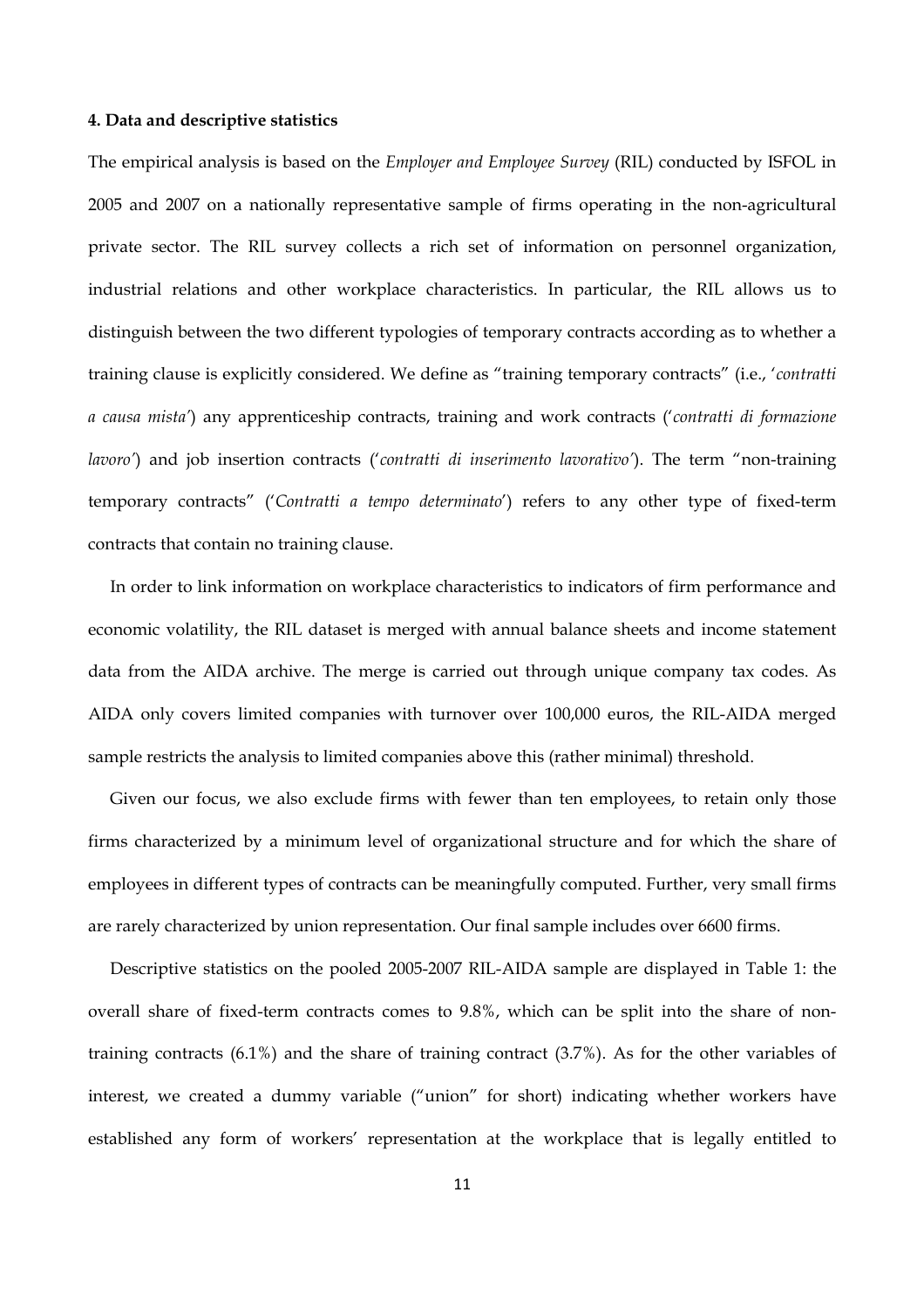participate in the firm-level bargaining process.<sup>10</sup> Such workplace representation is at work in about 40% of the firms.

Another important variable in the analysis is the volatility measure, which is computed as the average standard deviation of log sales over the period 1997-2005, calculated at the 3-digit classification of economic activity (NACE, over 450 sectors). We used the AIDA dataset to compute our measure of volatility, as this dataset has yearly information on firms' sales and numbers of employees (but not on unionization and contract types) for incorporated businesses in Italy over a relatively long time period. Note that our measure of demand volatility is computed at the sectoral level, rather than at the firm level, which helps minimize endogeneity concerns related to this variable. Table 1 shows that the demand volatility measure has a mean equal to 0.4 in the sample. Table 1 also sets out the descriptive statistics for all the other control variables used in the regression analysis.

#### **5. Econometric analysis**

Our econometric analysis is performed using regression models to estimate the following equation:

(1) 
$$
TC_{it} = \beta_1 vol_{ct} + \beta_2 union_{it} + \beta_3 vol_{ct} \times union_{it} + X_{it} \delta + \varepsilon_{it} \quad \text{with } t = 2005, 2007.
$$

 $TC_{it}$  denotes the share of workers with a temporary contract in firm *i* at time *t*, *vol<sub>ct</sub>* is our measure of a firm's output demand volatility (in the sector  $c$  to which firm  $i$  belongs), and *union*<sub>it</sub> is a dummy variable indicating union presence at the workplace. *Vol<sub>ct</sub>\*union<sub>it</sub>* is an interaction term capturing the effect of the interplay between volatility and workplace unionization on the share of fixed term contracts.

<sup>10</sup> In accordance with the institutional framework presented in section 3, we take as an indicator of unionization the presence of either RSUs or RSAs at the workplace.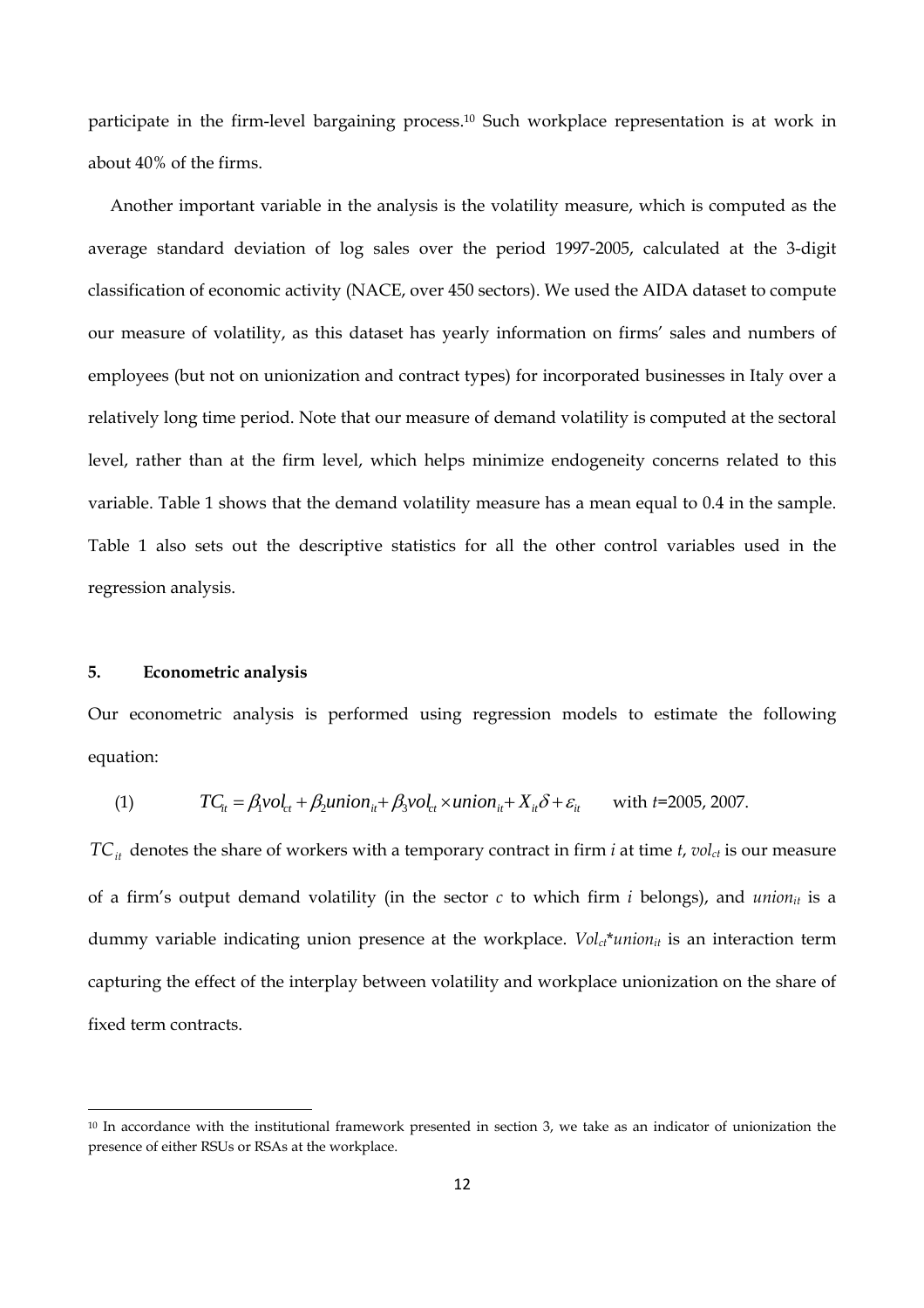The vector  $X_{it}$  contains firm-level control variables that may affect the dependent variable and may be correlated with workplace unionization and volatility. In all the models reported below we have included the following control variables: the share of female workers, the shares of blue- and white-collar workers, the firm's age (in years), firm size dummies (3 classes defined in terms of employees), sector dummies (10 industries), geographical area dummies (4 macro regions) and a dummy for year 2007. In none of the cases did experimentation with models containing sub-sets of these control variables have any appreciable effect on the estimates of our relevant variables, and it is therefore not reported. Finally,  $\varepsilon$ <sub>*it*</sub> is an idiosyncratic error whose properties are specified in the next section, depending on the chosen econometric approach.

#### **5.1 Endogeneity and methodological issues**

A major concern when estimating an equation like (1) lies in the potential endogeneity of a firm's union status. The presence of a union in a firm is influenced by many observed and unobserved firm characteristics, and by the institutional features of the industrial relations operating at the national and local level. In particular, a number of variables might be expected to affect both a firm's union status and the propensity to hire temporary workers. Examples of such variables could be firm profitability or managerial culture and ability. Failing to control for these factors may potentially bias the relevant estimates. For instance, a firm culture promoting highperformance resource management practices and high investment in human capital might generate both a limited use of temporary workers (particularly of the "buffer" type) and a cooperative environment conducive to worker representation, and hence union presence.

The first solution considered in order to address the potential endogeneity of union status is to resort to an instrumental variable approach, which can potentially deal with time-invariant and time-variant omitted variable biases, including measurement error in union status. Of course a major challenge - still largely ubiquitous in the literature on the effects of unions - lies in finding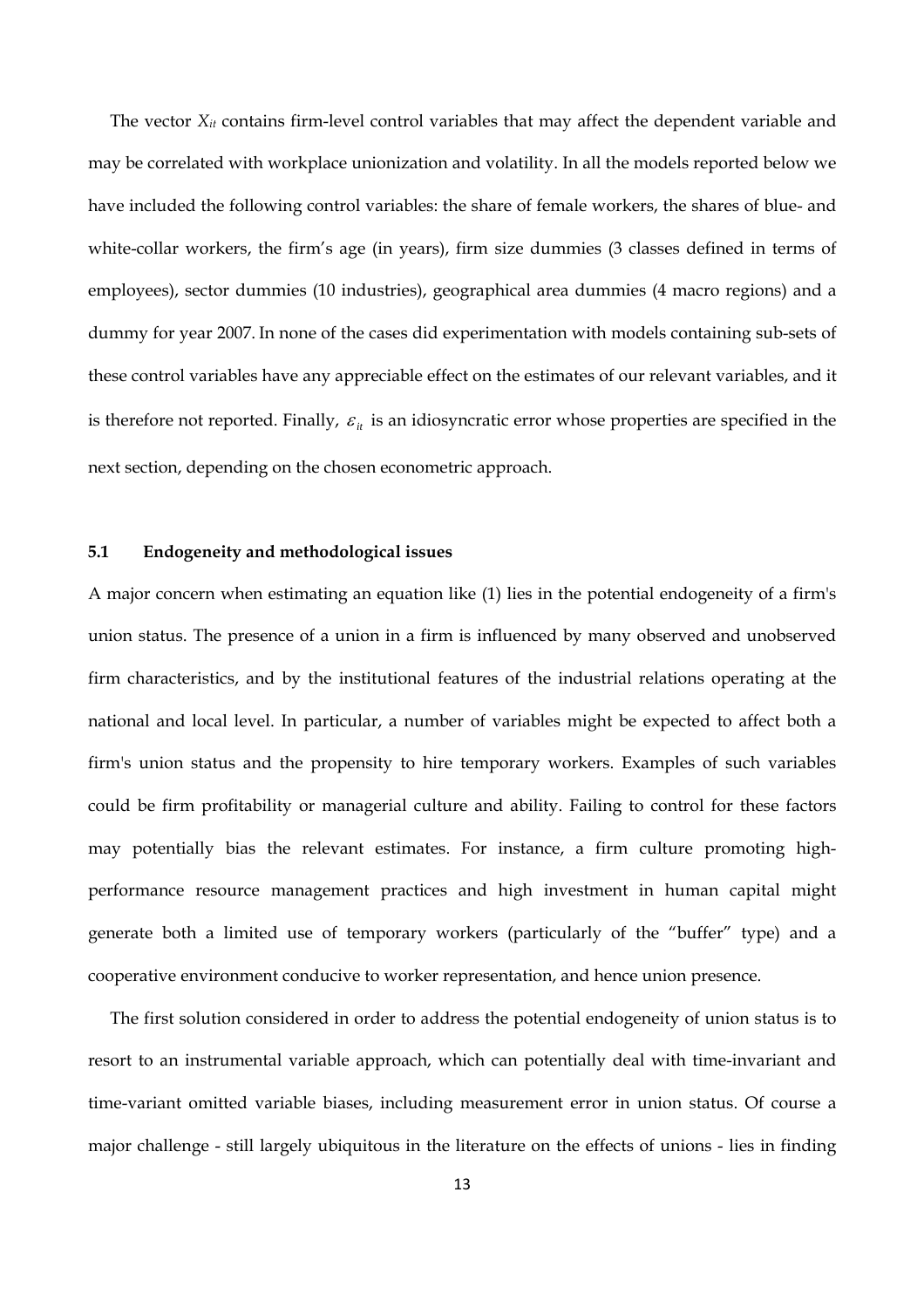suitable instruments. Ideally, we would like to instrument union status in a first-differenced model. This empirical strategy would cope with firm-level time-invariant unobserved heterogeneity (by first differentiating equation (1)), while controlling for time-specific omitted variables and measurement error in union status (via IV of the first differentiated model). However, it is no simple task to find valid instruments for the *change* in a firm's union status, and for this reason we had to abandon the panel IV approach.

Instead, we resort to a simpler IV framework, in which a firm's union status is instrumented by the two-year lagged mean unionization at the three digit industry *and* region level. Clearly, this IV strategy means limiting analysis to the 2007 data sample, since our main instrument is derived using the 2005 wave.11 To increase efficiency, our preferred IV specification also uses the four-year lagged industry profit per employee as an additional instrument.<sup>12</sup>

We believe that both variables make for reasonable IV candidates. Consider lagged mean unionization. First, most temporary contracts are of very short duration, on average less than a year. Hence, a two-year lag in industry-level unionization is not expected to have any direct impact on the current use of temporary employment, once current unionization at the workplace is controlled for. While longer lags would, in principle, be desirable, we cannot construct them on the basis of the available data.13 Second, mean unionization at the industry and territorial level is a strong predictor of current workplace unionization. Empirically, this is clearly supported by the first-stage statistics that we report below. More importantly, the predictive power of the instrument is to be expected in light of the institutional framework discussed above. According to Italian law, workplace unionization is to emerge out of the initiative of a firm's workers. Setting up the process leading to workers' representation, however, requires expert knowledge and

<sup>11</sup> No other dataset is currently available for Italy to compute mean unionization at a finely disaggregated level.

<sup>12 &#</sup>x27;Profit per employee' is here measured by the Gross Operating Surplus available in AIDA, divided by the firm's number of employees, and then averaged at the three-digit industry level.

<sup>13</sup> The results by Salvadori (2012), showing that firms under the threat of unionization do not increase their demand for temporary employment, also offer evidence that reverse causality may not be a major concern.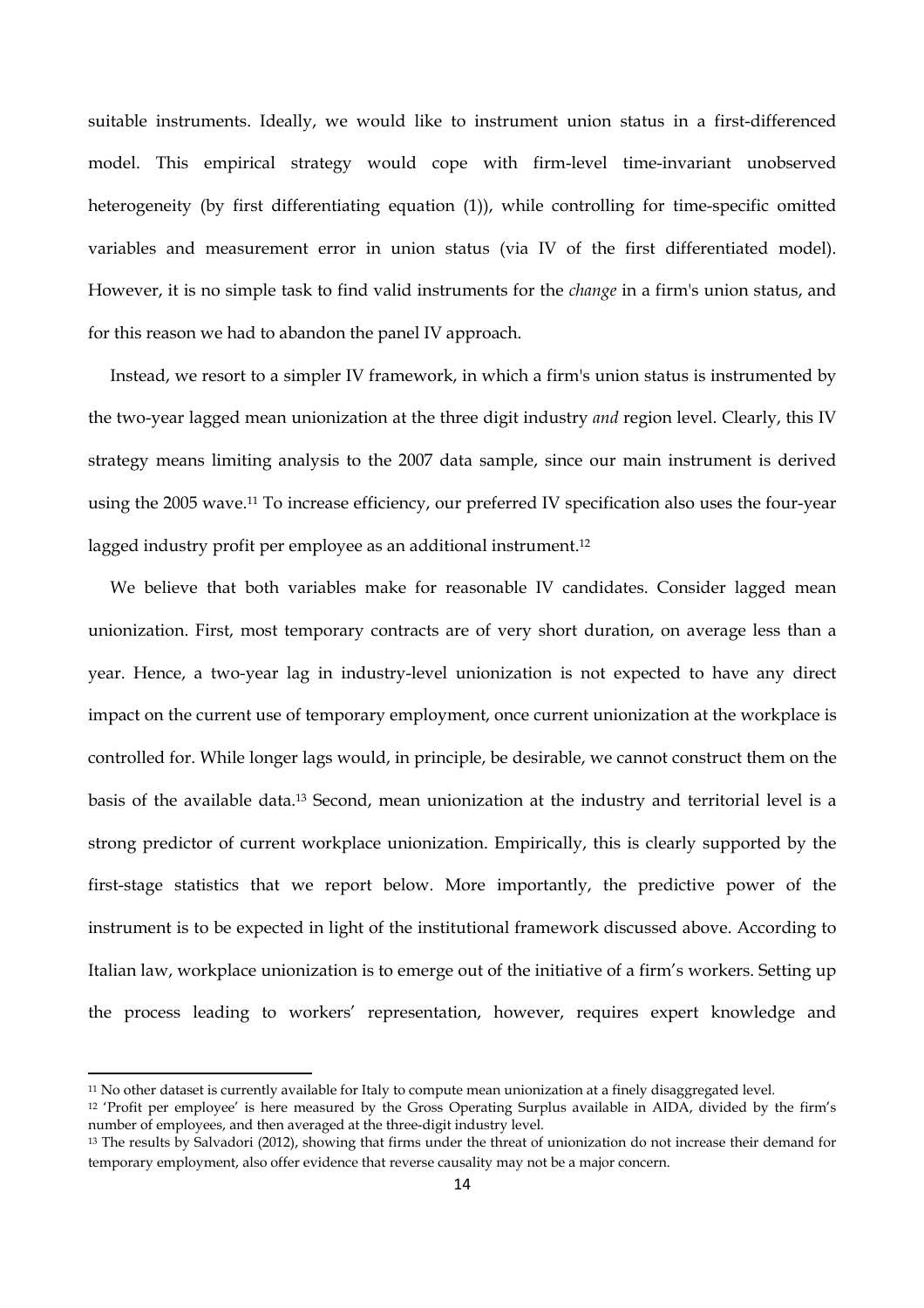operational support which the local structures of the union confederations are able and willing to provide. In short, past unionization at the industry and territorial level acts as an incubator for workplace unionization. Moreover, the single channel of representation entails that union officials, in most cases external to the firm, are actively involved in consultation and negotiation activities.14

Turning to past firm profitability, this is also a strong predictor of current unionization.15 This is to be expected: past firm profitability is a clear determinant of unionization, as unions can only expect to share rents where rents are sizeable. A four-year lag in profitability should suffice to remove concerns about possible direct effects on the current share of temporary workers. To make our case even more compelling, we experiment with specifications that include and exclude *current* firm profitability from the list of controls.

A second solution to the potential endogeneity of union status is to assume that omitted variables are time-invariant. Hence, an individual-specific intercept, <sup>α</sup> *<sup>i</sup>* is added as a component of the error term in equation (1);  $\alpha_i$  can be freely correlated with union status or other RHS variables in the model. In such a framework, consistent estimates may be obtained via linear models with fixed effects (FE). Since firms are observed in two points in time (2005 and 2007) in our data, we can estimate fixed-effect models. However, we have to recognize that limited "within" variability and the attenuation bias resulting from measurement errors –especially in fixed-effect models- are a challenge for this identification strategy to produce reliable results.

Clearly, both the IV and the FE approach show certain weaknesses in the present application and given the available data. We therefore take the results of either approach to be reliable only if

<sup>14</sup> In the text of the 1993 Tripartite Agreement, it is explicitly mentioned that the competent territorial structures of the trade union associations (that have signed the NCLA applied in the productive unit) participate in collective bargaining within the firm alongside workers' representatives.

<sup>15</sup> Salvadori (2009) reports IV estimates of the effect of unions on the probability of firms employing any temporary workers, using a 6-year lagged employment as an instrument for union status. The argument in favor of such an instrument is that lagged employment can be expected to be correlated with current union status, because union status is a persistent feature of the workplace and employment size is a known determinant of union status. However, our computations showed that long lags of employment (which are available from the information contained in AIDA) are only weak instruments in our application, with first-stage F statistics that never exceed critical values at conventional levels.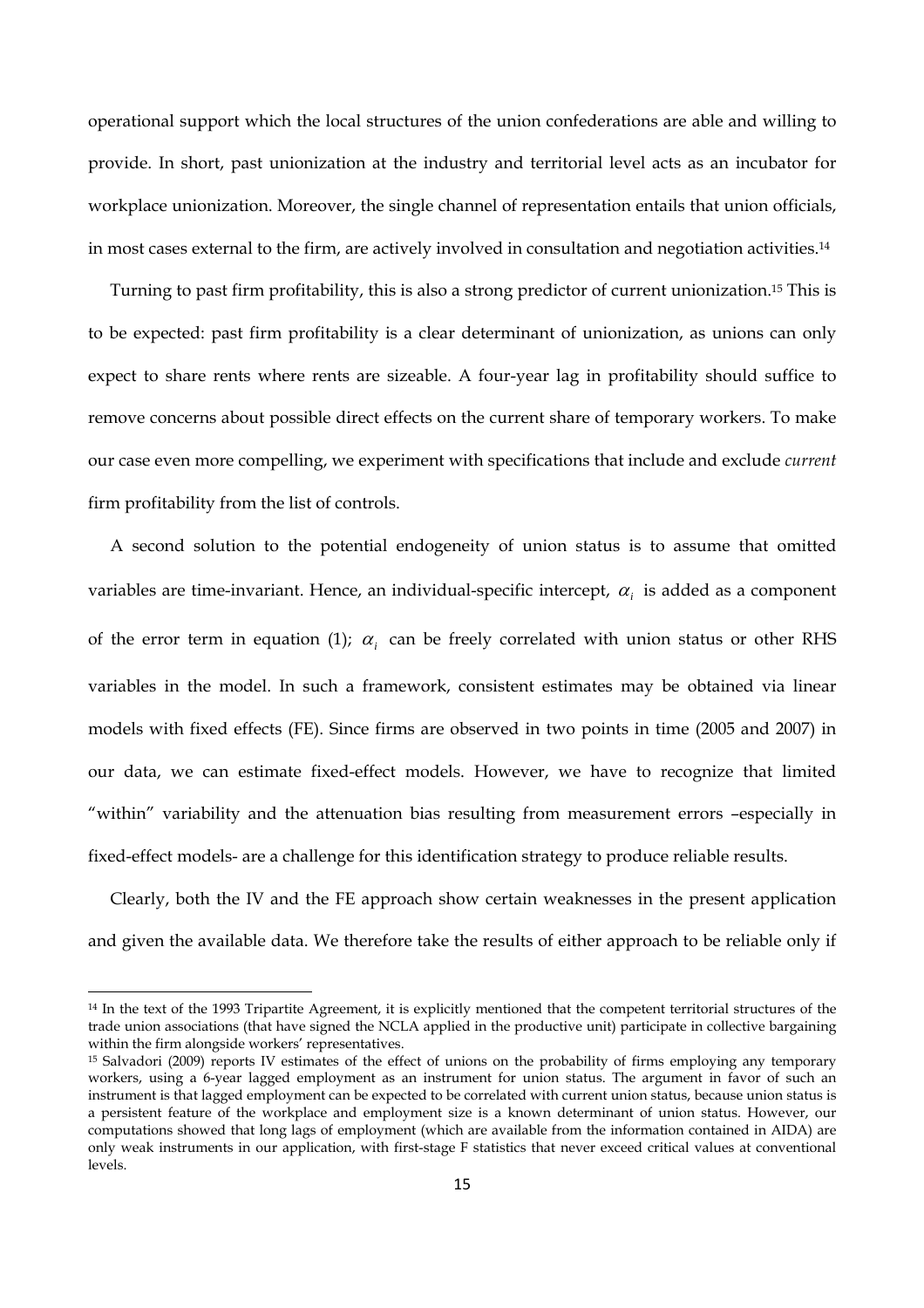additional support is provided by the alternative identification strategy. For this reason, our empirical analyses are conducted using both approaches in parallel.

Before turning to the results, we will briefly discuss the pros and cons of using linear models (as in our IV and FE regressions) as opposed to nonlinear models such as Tobit regressions. The latter are a standard choice to account for the double-censored nature of our dependent variable, the fraction of workers with a fixed-term contract lying between zero and one by construction (Houseman, 2001; Cappelli and Neumark, 2004; Lee and Kim, 2005). Linear models do not account for the censored nature of the dependent variable; on the other hand, however, they are better placed for dealing with the potential endogeneity of right-hand side variables and provide a simpler framework to compute average marginal effects in the presence of variable interactions (Angrist and Pischke, 2009).16 For these reasons, our main analysis is conducted through linear models. Nevertheless, for robustness we also report in the Appendix the results obtained with both standard and random-effect Tobit models, which are consistent with the results derived using linear models.

#### **5.2 Econometric Results**

Table 2 displays the estimated coefficients of equation (1), focusing for the sake of brevity only on the most relevant variables.17 The first column of Table 2 sets out the OLS coefficients of a simpler version of equation (1) that omits the interaction term. It shows that economic volatility has a positive and statistically significant effect on the utilization of flexible contractual arrangements, consistently with the previous literature arguing that volatility encourages firms to employ temporary workers to adjust the labor input more easily. More specifically, a one standard deviation increase in volatility is associated with an increase of around 2 percentage points in the

<sup>&</sup>lt;sup>16</sup> Note that the existing IV Tobit models (see for instance IVTOBIT implemented in STATA) require that the endogenous variable be continuous, and hence are not suitable for dealing with the endogeneity of dummy-type RHS variables, like our union status indicator.

<sup>&</sup>lt;sup>17</sup> The estimated coefficients of the control variables are briefly discussed in the online appendix, where we compare our results with those from standard and random-effect Tobit models.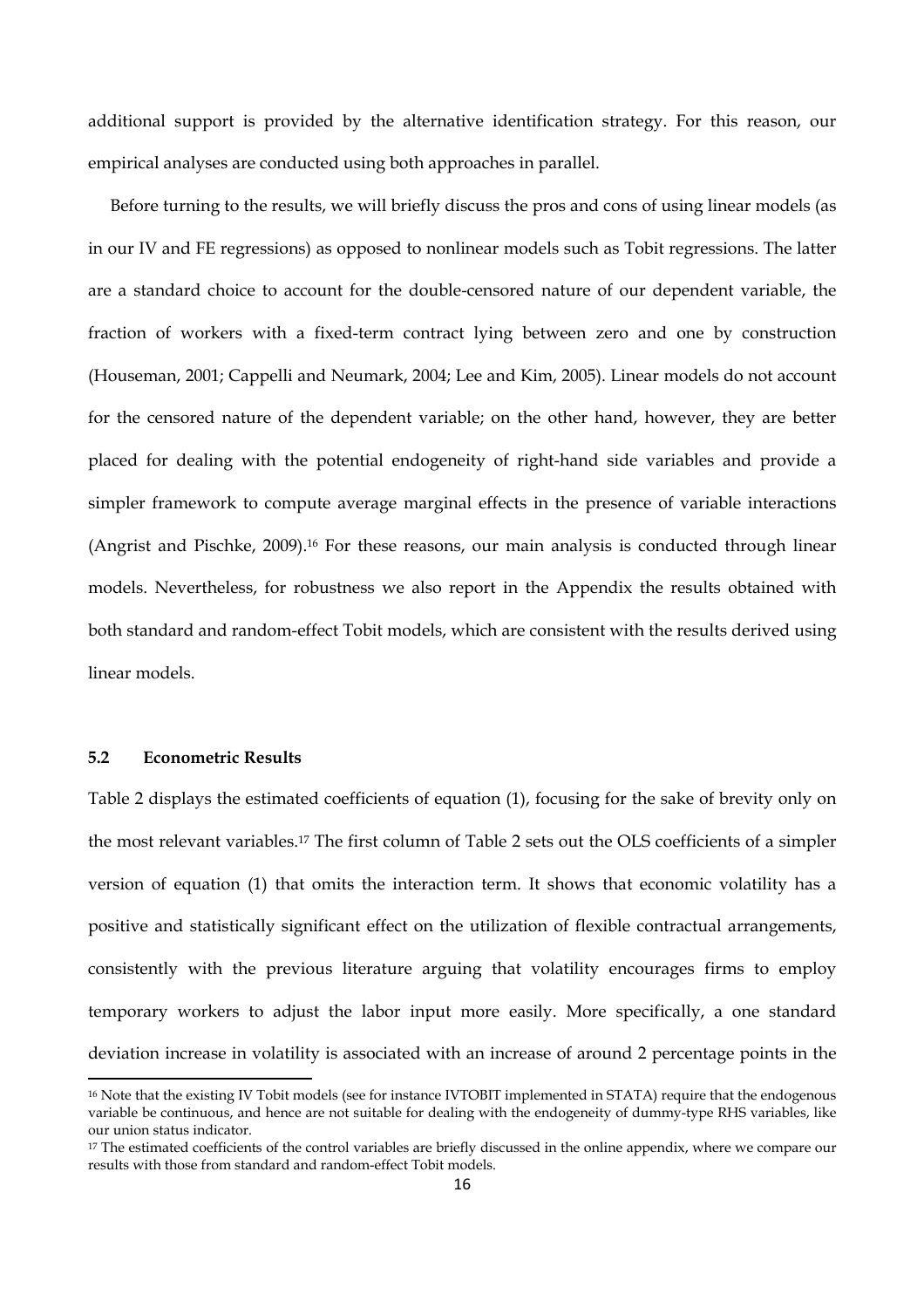use of temporary contracts. This represents quite a sizable effect, amounting to a nearly 20% increase with respect to the baseline share of temporary contracts standing at 9.8%.

Column 1 also shows that the presence of a union in the workplace is associated with a lower use of temporary contracts (-2.3 percentage points). As argued above, one possible interpretation of this finding concerns the fact that temporary employees are less likely to be unionized and engaged in industrial relations than permanent employees. This implies that hiring workers on a temporary basis may significantly weaken union bargaining power and its representativeness in industrial relations. If this is indeed so, then the unions would discourage the use of fixed term contracts to favor outcomes for the "insiders" in future bargaining negotiations (Booth, 1995; Bentolila and Dolado,1994).

To gain further insights into these mechanisms, we re-estimate equation (1) by OLS including the interaction term in column 2. In this case the unions no longer seem to play a direct role in discouraging the use of fixed term contracts: the estimated coefficient turns positive, though it is not statistically significant. However, it is the coefficient of the interaction term that is now negative and statistically significant. This suggests that a union's opposition to the use of temporary employment is partly driven by economic uncertainty. In the presence of incomplete contracts, highly volatile economic environments require more frequent renegotiation of wage and labor conditions at the workplace. In such conditions, the unions may oppose an intensive use of fixed-term contracts to prevent the weakening of their bargaining power, which would in turn negatively affect the insiders' outcomes in future bargaining rounds.

Columns (3) to (8) of Table 2 show the estimates from a series of IV models.18 Column (3) refers to the specification with no interaction between union and volatility. Workplace unionization is treated as an endogenous variable and instrumented with the two-year lagged mean unionization

<sup>18</sup> In the IV models standard errors are clustered at the 3-digit industry and regional level. This choice is consistent with the variability of one of the instruments. Results using a more parsimonious clustering (at the firm level) are consistent with the ones proposed, and are available on request.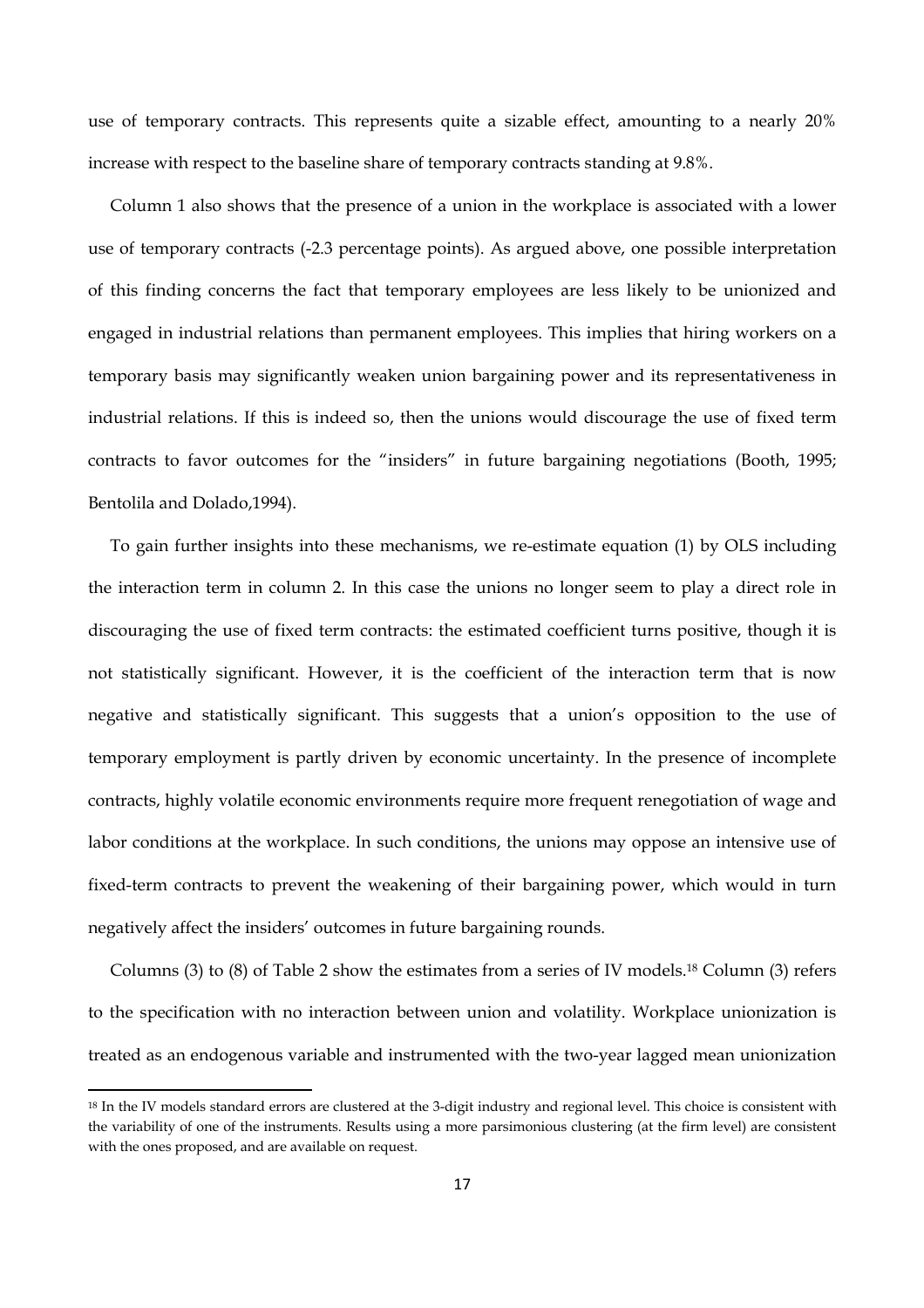at the industry and regional level, and the equation is exactly identified. The estimates in column (3) confirm the previous finding that volatility has a positive impact on the demand for temporary workers. Note that the direct union effect is now positive, though not statistically significant.

The specification in columns (4) includes an endogenous interaction term, which has to be treated as an endogenous variable in the estimation. The additional instrument is given by the interaction between volatility and the two-year lagged mean unionization variable, and the equation is again exactly identified. The estimates largely confirm our previous results: a positive impact of volatility and a negative interaction term between volatility and union presence. Additionally, the direct union effect is positive and statistically significant at the 10% level.

 The specification in column (5) adds the four-year lagged industry profits as an additional instrument. The equation is now over-identified and it is possible to provide a test of overidentifying restrictions. As shown by the Hansen J statistics, we are unable to reject the null hypothesis for the over-identifying restrictions. The results are very similar to the ones in the previous column, but now the effect of union is also statistically significant at conventional levels.

In the remaining columns from (6) to (8) additional controls are progressively included for robustness. We begin in column (6) by controlling for current profit per worker, measured at the firm level by the gross operating margin divided by the number of workers. Once a firm's current profitability is controlled for, past industry profits are more likely to be redundant in equation (1) and hence to constitute a valid instrument.

In column (7) we add a large number of dummies (around 200 dummies) for the specific NCLAs applied in the firm, the aim being to control for more detailed industry characteristics than in previous specifications. The dummies also account for any influence arising from the sectorwide bargaining, and in consideration of the hierarchical nature of the Italian two-tier bargaining regime. For instance, Italian labor law (Legislative Decree 368/2001) delegates to the various NCLAs the role of fixing the *maximum* percentage of fixed-term workers in a firm's workforce. It is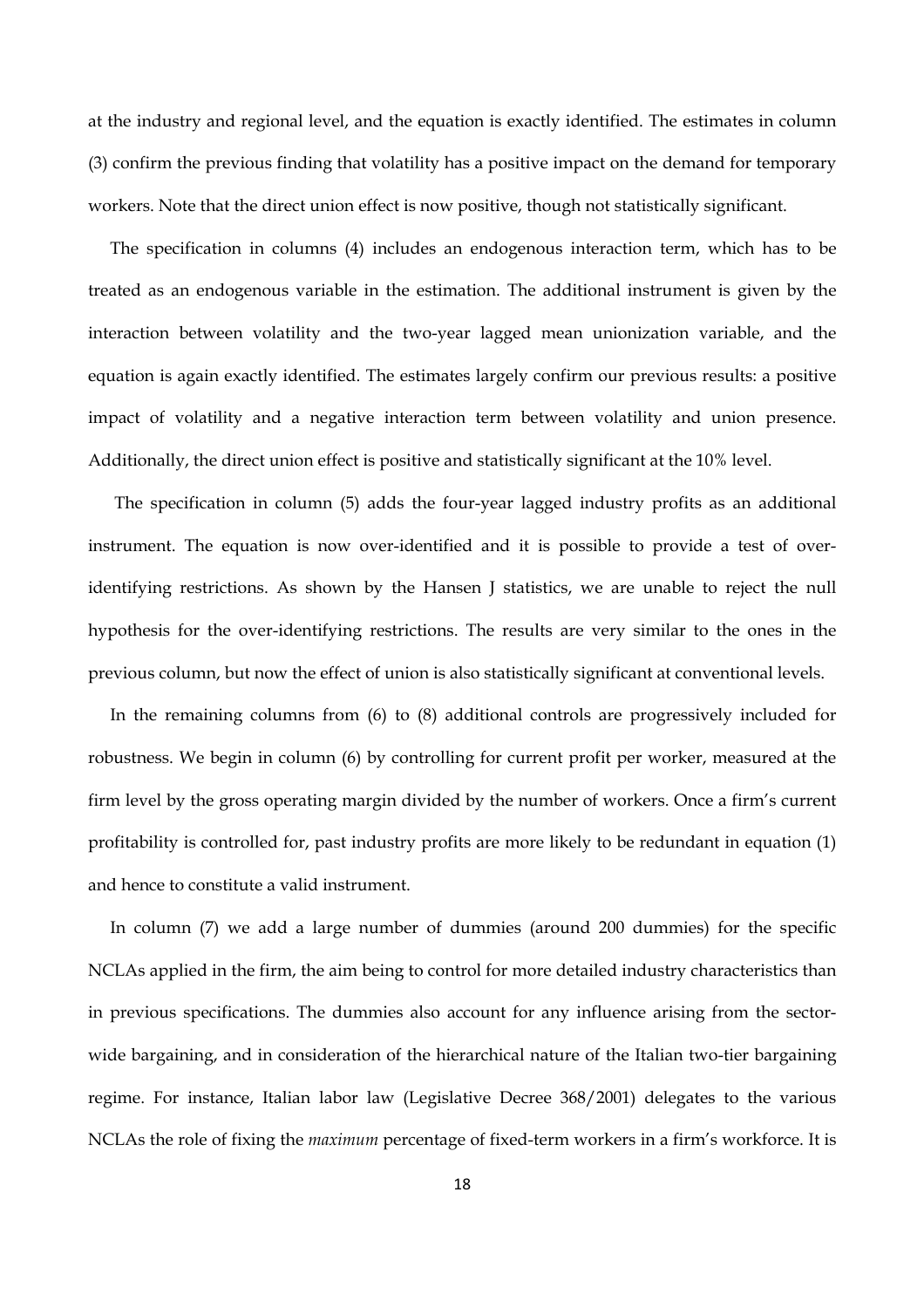in fact possible to include a large number of NCLA dummies in our IV models as the definition of these NCLAs is related to, but not entirely overlapping with, the three-digit industry classification that we use to compute our instruments. The estimates and diagnostics in column (7) are once again supportive of our earlier conclusions. So also is our final IV model, in column (8), which adds the firm's capital intensity (the stock of the material fixed assets from the firm's balance sheets, divided by the number of employees) to proxy for a firm's technology.

Next, we turn to a series of linear fixed-effect models in columns (9) to (12) of Table 2. As discussed earlier, fixed-effect models deal with omitted variable bias arising from time-invariant unobserved heterogeneity, and provide an alternative identification strategy to the IV models presented so far. We start in column (9) with our baseline FE model, which includes all the time time-varying controls as in the OLS and IV models. Note that because the NCLAs applied in a particular firm constitute a time-invariant attribute, all our FE models also absorb the specific features of the sectoral collective bargaining and other time-invariant industry characteristics. The estimates are in line with those reported earlier. When comparing the results in column (9) with the OLS estimates of column (2), it is worth noting that controlling for time invariant unobserved heterogeneity has the effect of increasing the coefficient of the direct union effect, suggesting that firm unobserved heterogeneity, proxy for the quality of the firm, is positively correlated with union presence and negatively correlated with the share of temporary contracts, as expected.

In column (10) we attempt to control for idiosyncratic productivity shocks that might be correlated to both the firm's demand for temporary workers and workplace unionization. Productivity shocks are typically not observed by the econometrician but might be at least partly anticipated by firms and workers. One simple way to deal with this concern is to rely on a firm's use of raw material as a proxy for idiosyncratic shocks. Echoing the control function approach used in the estimation of firm productivity equations (e.g., Levinsohn and Petrin, 2003), the idea is that firms increase their use of raw material when they face an increase in the demand for their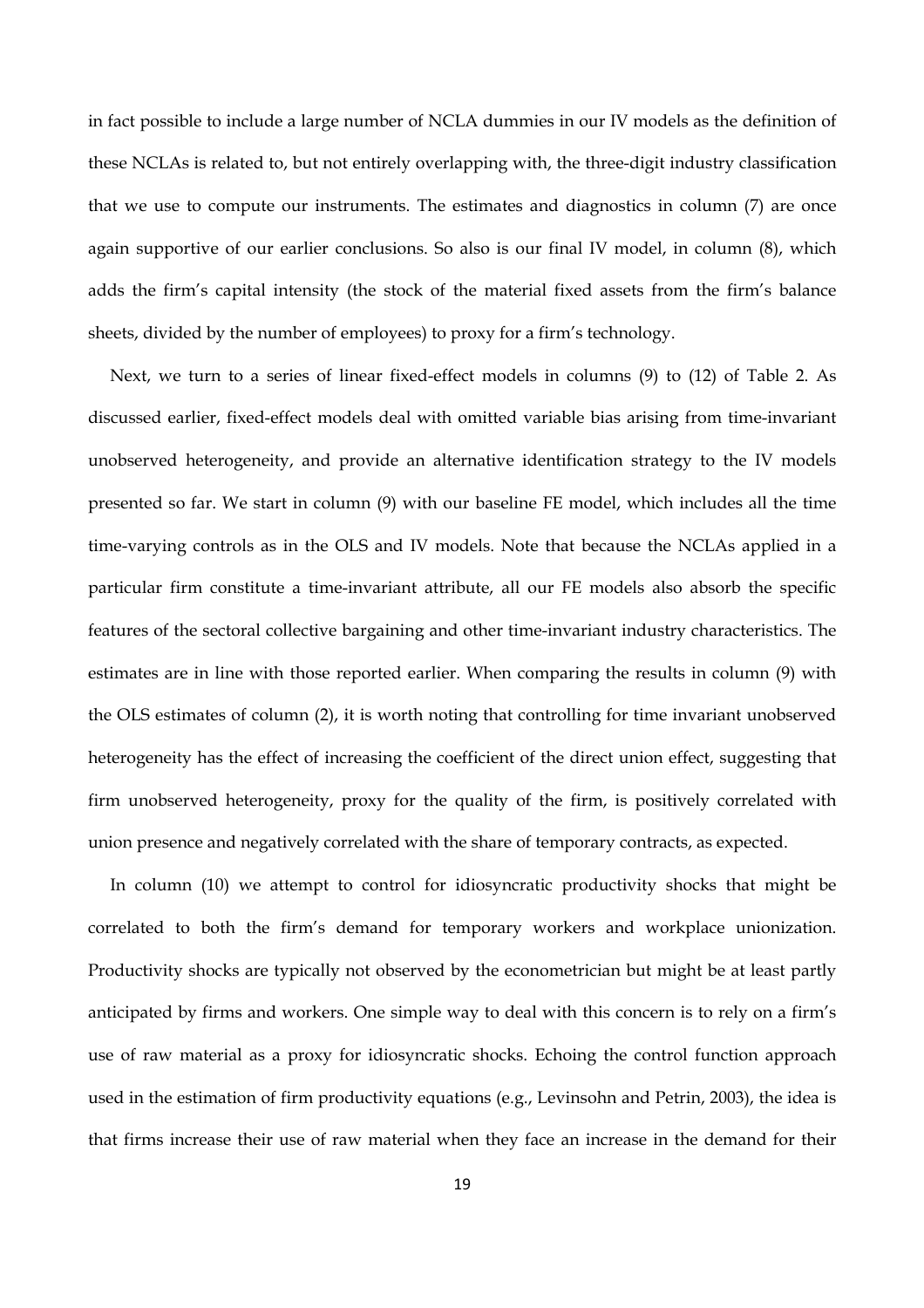output. Column (11) further enriches the list of controls by adding industry average consumption of intermediate goods (at the three digit NACE level), on top of a firm's own use of the same goods. Finally, in column (12) we add a firm's total employment and current profit (in logs) as additional controls.19

The overall picture is fairly reassuring, with all the qualitative and to a large extent also the quantitative results being similar to the IV results discussed earlier.20

#### **6. Contract type matters: training temporary contracts** *vs.* **non-training temporary contracts**

In this section we investigate the existence of any relevant heterogeneity across two different types of temporary contracts, thereby providing further insights for an understanding of the findings reported so far. Following the discussion in section 5, we present in parallel and compare the results based on both IV models and FE models.

We begin by discussing the results of separate IV estimations of equation (1) for non-training temporary contracts (column 1) and for training temporary contracts (column 2) in Table 3. The specification and list of instruments is the same as before (see column 6 in Table 2).

Both sets of estimates clearly show that the effects of volatility and union presence are markedly heterogeneous across contracts types. The effect of volatility is large and statistically significant only for non-training temporary contracts, while it is ten times smaller and not statistically significant for training temporary contracts. This finding is consistent with the different role of the two contracts from the firm's standpoint. In coping with a volatile economic environment in the presence of a high level of protection for permanent workers, it is cost-effective for firms to rely on non-training temporary contracts rather than contracts with a training clause, as the training investment would be lost upon the temporary worker's dismissal.

<sup>19</sup> Profits, material and the stock of capital are all variables computed, for each firm and year, from the AIDA dataset. Hence, they are firm-specific and time-varying.

<sup>20</sup> As a robustness check we include in the Appendix the estimates derived using standard and random-effect Tobit models, which also provide a consistent picture of the results obtained using linear models.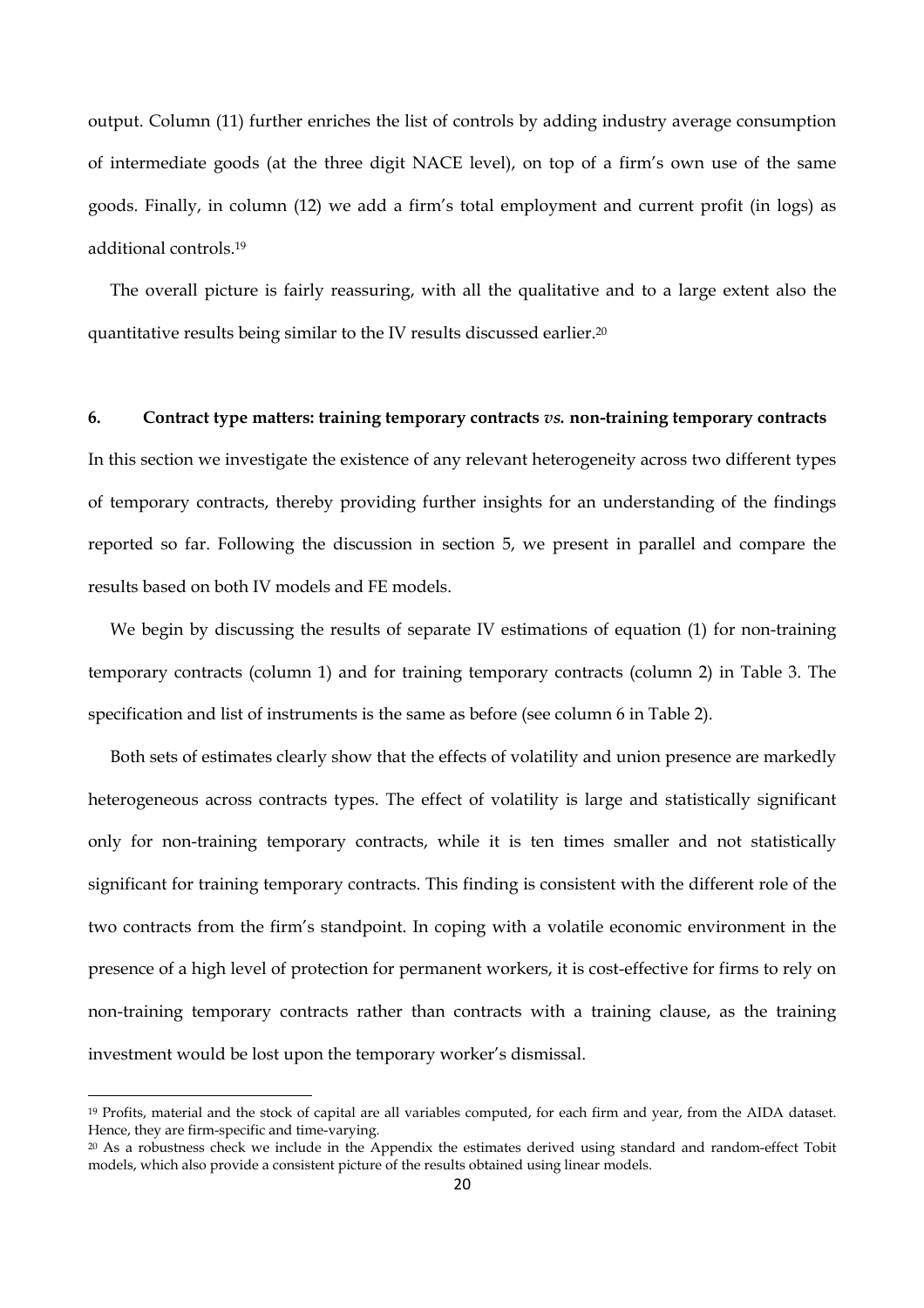The effect of unions is positive and statistically significant for non-training contracts and negative and not significant for training contracts. This finding can also be rationalized on the basis of the different nature of the two types of contracts, and may reflect both the interests of the unions and the firms. The unions have an interest in the presence of a positive share of the nontraining temporary contracts, which can offer a sort of protection to permanent workers. On the other hand, the training contracts cannot credibly work as a buffer to protect insiders, as firms will be less willing to sacrifice their training investments to accommodate the interests of the union. Moreover, in the presence of a union, firms, too, may have an interest in hiring on the cheaper type of temporary contracts (i.e., those that carry no training obligations) to countervail any uniondriven labor cost push.

The sign of the interaction effect further qualifies these findings, suggesting that in a volatile economic environment the unions become more concerned about the loss of bargaining power due to the high fraction of temporary workers, and start opposing their presence. While temporary contracts are used by firms to cope with volatile economic environments, temporary workers are less prone to engage in industrial relations (typically organized by permanent workers), and their presence is thus expected to weaken the strength or "voice" of the unions in the bargaining process. This is conjectured to be the case mainly in highly volatile environments as employment conditions are negotiated more frequently in such environments.

This effect can be quantified by computing the union effect at different values of volatility. Using the estimates in the richer specification of column 3, we obtain that unions increase the proportion of non-training fixed-term workers by 3.4 percentage points when volatility is low, i.e. at the first decile of the volatility distribution. However, the same effect is rapidly reduced in the presence of higher volatility: it is virtually zero if volatility is at the median and becomes negative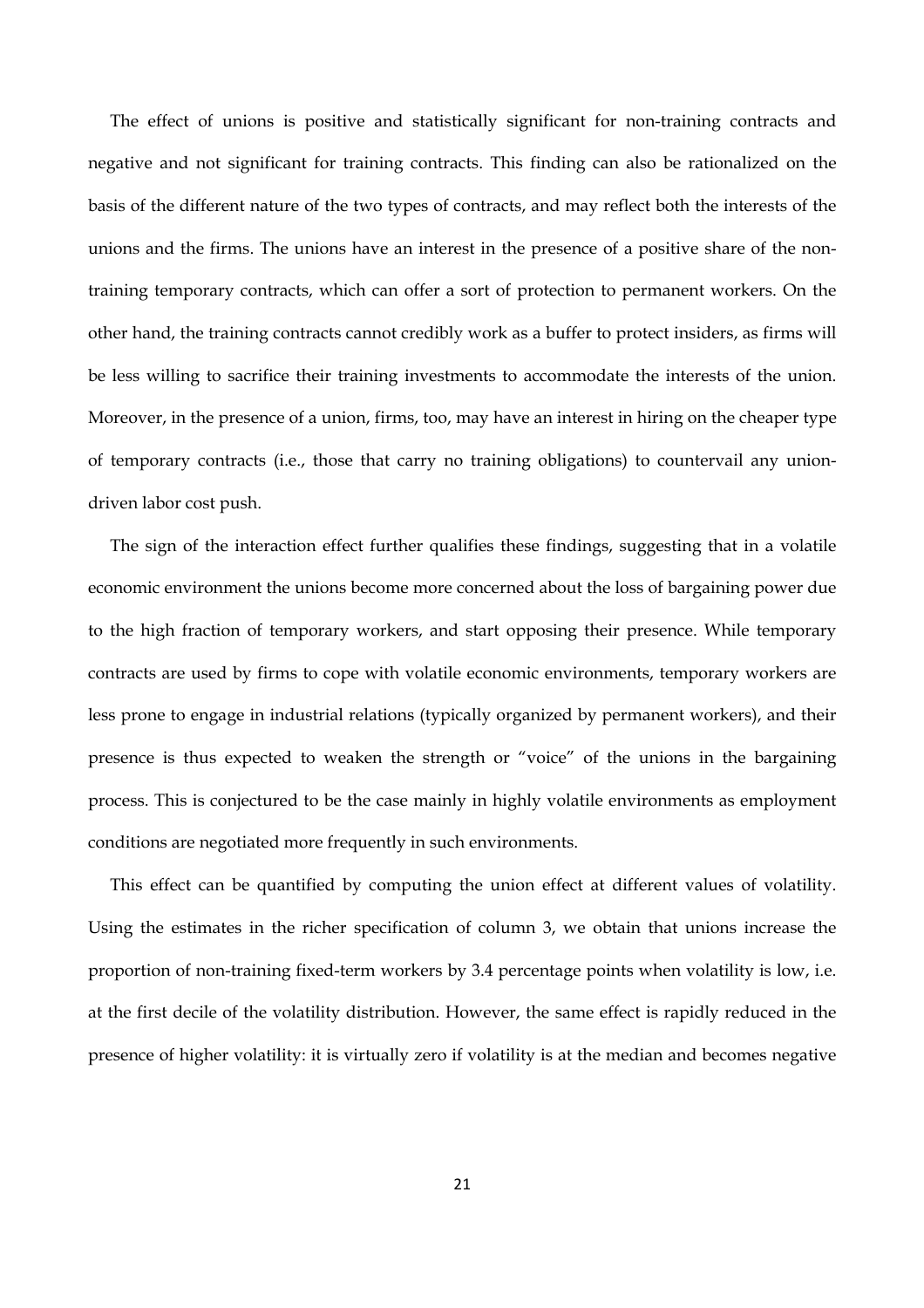when volatility is high (at the  $90<sup>th</sup>$  percentile).<sup>21</sup> As for the case of training temporary contracts, column 2 shows that neither the direct union effect nor the interaction effects are statistically significant.

In columns (3) and (4) we display the estimates of richer specifications that add the NCLA dummies. All our results for non-training temporary contracts are confirmed, whereas no union or volatility effects are detected for training temporary contracts.

The rest of Table 3, columns (5) to (8), shows the results obtained with selected specifications of FE models, separately estimated for the two types of temporary contracts. Columns (5) and (6) are based on a rich specification that controls for the same baseline list of controls as in Table 2, plus firm-level profits per workers and usage of intermediate goods (log materials). Columns (7) and (8) report the results for corresponding models that also control for a firm's capital stock and total employment. Once again, a consistent picture emerges with respect to the results discussed earlier, in terms both of the sign of our relevant variables and, though to a lesser extent, of the estimate magnitudes.

#### **7. Conclusions**

This paper shows that workplace unionization has a positive impact on the firms' propensity to use temporary employment, although the effect is reduced by the presence of high economic volatility in the firm's product market. This conclusion, however, crucially depends on the type of temporary contracts. The presence of a union at the workplace has a positive effect on the firm's use of non-training temporary workers, because they constitute a protective buffer for permanent/insider workers. At the same time, firms may want to hire non-training temporary workers in the presence of unions, as a way to reduce direct labor costs and labor turnover costs

<sup>&</sup>lt;sup>21</sup> Given the high significance of the underlying estimated coefficients, all these average treatment effects are also statistically significant.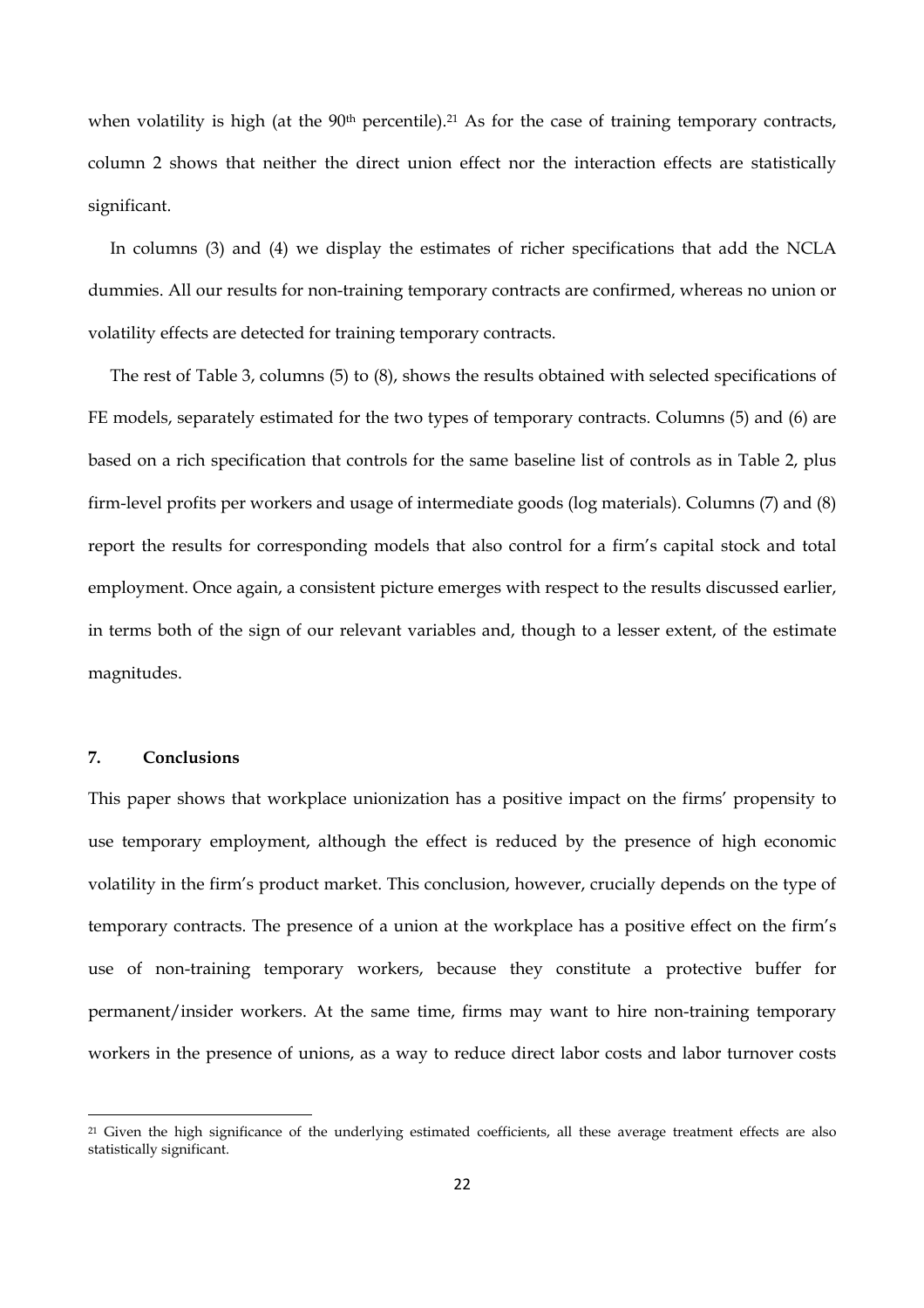deriving from strict protection for permanent workers. However, in the presence of high demand volatility, the unions become increasingly concerned about the loss of their bargaining power, and the union effect is reduced, becoming negative for high levels of volatility.

Conversely, workplace unionization exerts no effect on the share of training temporary workers. We argue that this finding can be accounted for by the different nature of this contractual arrangement. Training contracts are institutionally designed to favor more efficient screening processes and investments in job-specific skills, rather than coping with the volatility in a firm's economic environment. Not surprisingly, for these contracts an effect of "stepping stones" towards regular contracts is often found by the empirical literature; on the contrary, non-training fixed term contracts are more often associated with "dead-end jobs" (Berton et al., 2011; Lilla and Staffolani, 2012).

Overall, our paper provides new insights into the role played by worker representation at the workplace in affecting human resource management and firms' personnel policies. Moreover, our results might provide some additional support to the claims that the bargaining process between firms and trade unions at the workplace tends to favor the interest of the permanent workers, as traditionally formalized in the insider-outsider literature.

Finally, our paper contributes to the literature analyzing the labor market effects of bargaining decentralization. In recent years, policy prescriptions from many national and international institutions have recommended a shift away from nation-wide sectoral bargaining to firm level bargaining, in an attempt to recover flexibility and competitiveness for the firms in a number of countries, including Italy.

Our results suggest that an unintended, and understudied, consequence of such prescriptions might be an increase in labor market duality, as unionization at the workplace and decentralized bargaining may be accompanied by an increase in the use of buffer-type temporary contracts. Whether this is the result of a direct effect of union behavior, which might encourage the use of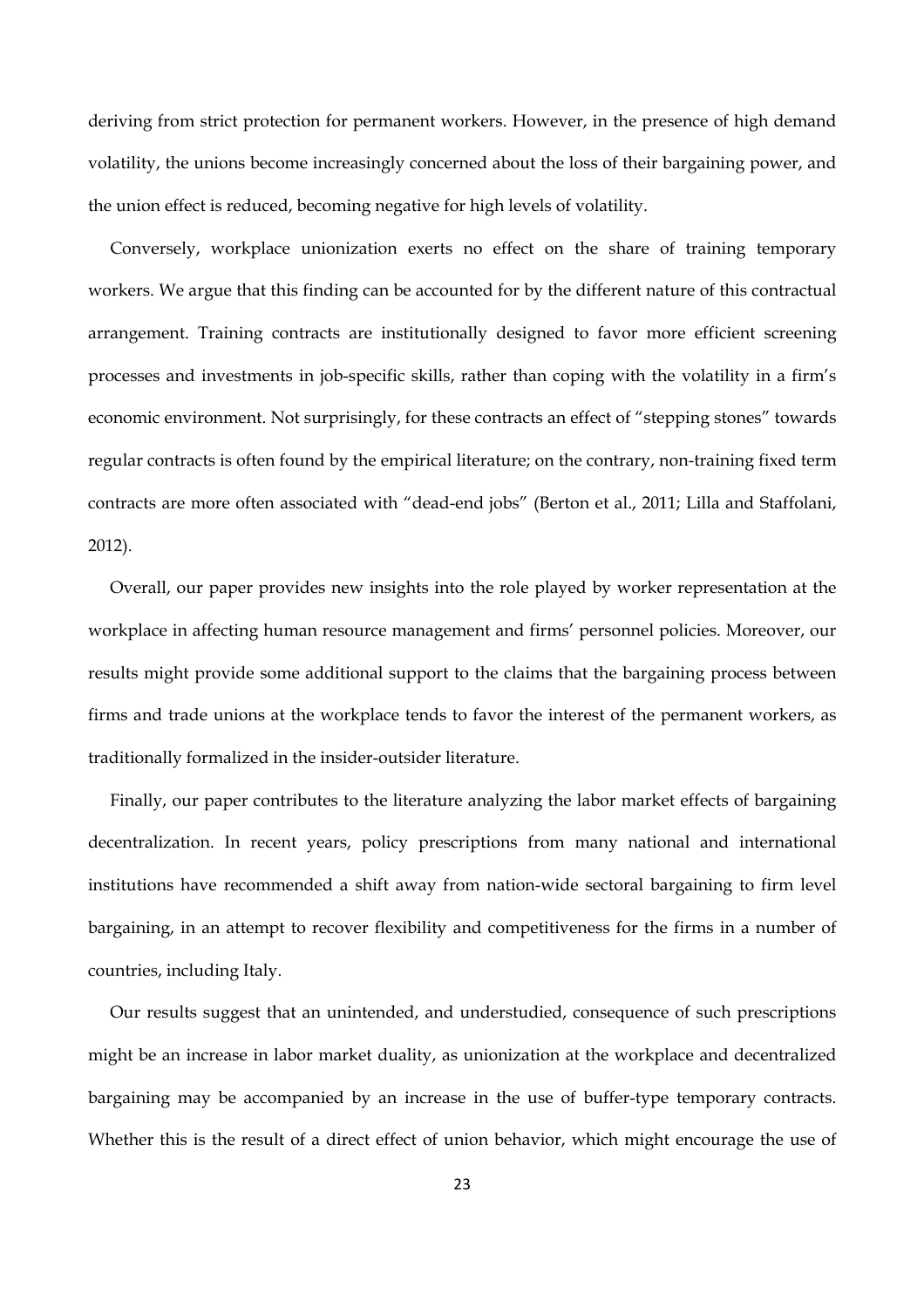temporary workers to protect the interests of insider permanent workers, or an indirect effect of union presence on the firms' strategies to countervail a union-driven wage push, our data offer no decisive evidence. This is a limitation that we hope future research might be able to overcome.

#### **References**

- Abraham K. G. and Taylor S. K. (1996) "Firms' Use of Outside Contractors: Theory and Evidence", *Journal of Labor Economics*, 14, 3, pp. 394-424.
- Addison J. (2014) "The consequences of trade union power erosion", *IZA World of Labor,* n. 68.
- Angrist J., Pischke S. (2009) *"*Mostly harmless econometrics: an empiricist's companion," Princeton, New Jersey, USA: Princeton University Press.
- Autor D. H. (2003) "Outsourcing at will: The contribution of unjust dismissal doctrine to the growth of employment outsourcing", *Journal of Labor Economics*, 21(1), 1-42.
- Battisti M., Vallanti G. (2013) "Flexible Wage Contracts, Temporary Jobs and Firm performance: Evidence from Italian Firms", *Industrial Relations*, vol. 52(3), pp 737-764.
- Bentolila S. and Saint-Paul G. (1994) "A model of labor demand with linear adjustment costs", *Labour Economics*, vol. 1(3-4), pages 303-326.
- Bentolila S. and Dolado J. J. (1994) "Labour flexibility and wages: lessons from Spain", *Economic Policy,* 18, p.55-99.
- Berton F., Devicienti F., Pacelli L. (2011) "Are temporary jobs a port of entry into permanent employment? Evidence from matched employer-employee data", *International Journal of Manpower*, 8, pp.879-899.
- Blanchard, O., Landier, A. (2002) "The perverse effect of partial labour market reform: fixed-term contracts in France", *Economic Journal*, 112, p. 214-244.
- Boeri T., Garibaldi P. (2007) "Two tier reforms of employment protection: a honeymoon effect?", *Economic Journal*, 117, p. 357-385.
- Boeri T. (2012) "Institutional reforms and Dualism in European labor markets", in Ashenfelter O. Card D. (eds) *Handbook of labor economics*, vol. 4b, North Holland, Amsterdam, pp. 1173-1236.
- Booth A. L. (1995) *The Economics of Trade Union*. Cambridge: Cambridge University Press.
- Booth A. L. and Francesconi M. (2003) "Union coverage and non-standard work in Britain", *Oxford Economic Papers*, 55 (3), 383.416.
- Booth A.L., Francesconi M. and Frank J. (2002) "Temporary jobs: Stepping stones or dead-ends?", *Economic Journal*, 112, p. 189-213.
- CNEL (2007) "Lineamenti della contrattazione aziendale nel periodo 1998-2006", Rapporto, Roma.
- Caggese A., Cunat V. (2008) "Financing Constraints and Fixed-term Employment Contracts", *The Economic Journal*, 118, 2013–2046.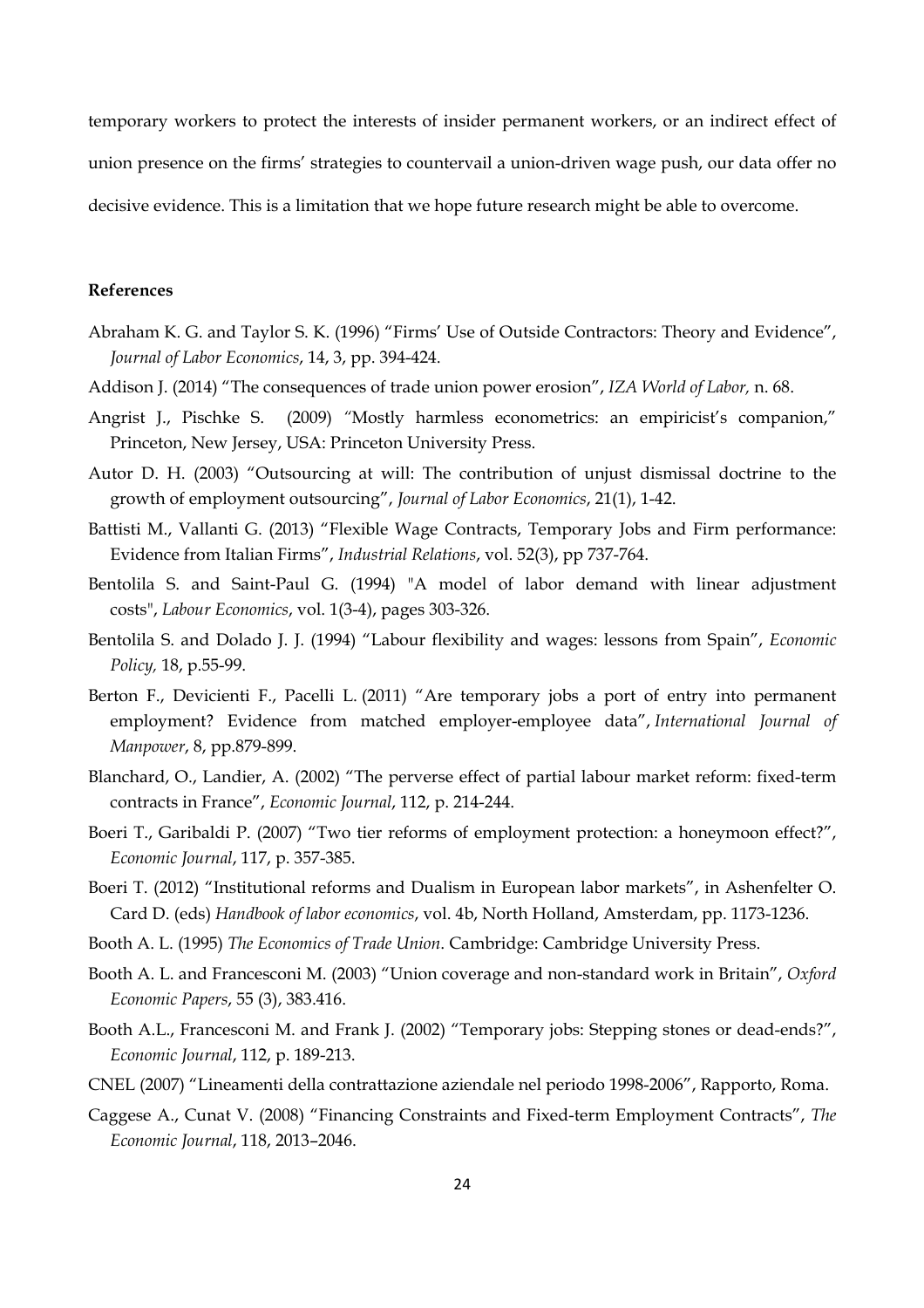- Cappellari L., Leonardi M., Dell'Aringa C. (2012) "Temporary Employment, Job Flows and Productivity: A Tale of Two Reforms", *The Economic Journal*, 122, Issue 562, pp. F188-F215.
- Cappelli P., Neumark D. (2004) "External Churning and Internal Flexibility: Evidence on the Functional Flexibility and Core-Periphery Hypotheses", *Industrial Relations*, 43, 1, p. 148-182.
- Cella G.P., Treu T. (1999) *Relazioni industriali e contrattazione collettiva*, Il Mulino, Bologna.
- Cerruti G.C. (2011) "L'evoluzione della contrattazione aziendale nella provincia di Torino tra il 1993 e il 2007", *Quaderni di Rassegna Sindacale*, no. 2, pp. 259-302.
- Costain J., Jimeno J. F., Thomas C. (2010) "Employment Fluctuations in a Dual Labor Market", Banco de España Working Paper 1013.
- Damiani M, Ricci A., (2014) Decentralised bargaining, and performance related pay: Evidence from a panel of Italian firms, *International Journal of Manpower*, vol. 35, 7, pp. 1038-1058.
- Damiani M, Pompei F., Ricci A. (2014) "Temporary job protection and productivity growth in EU economies", *International Labour Review*, forthcoming http://onlinelibrary.wiley.com/journal/10.1111/(ISSN)1564-
- D'Amuri F., Giorgiantonio C. (2015) "The Institutional and Economic Limits to Bargaining Decentralization in Italy", *IZA Policy Paper*, n. 98.
- Francesconi M., Garcia-Serrano C. (2004) "Unions and flexible employment in Britain and Spain: A descriptive note", *Industrial relations*, 43, 874-882.
- Freeman R., Medoff J.L. (1984) *What Do Unions Do?*, Basic Books, New York.
- Gramm C. L., Schnell, J. F. (2001) "The use of flexible staffing arrangements in core production jobs", *Industrial and Labor Relations Review*, 54, 2, pp. 245-258.
- Heery E. (2004) "The trade union response to agency labour in Britain", *Industrial Relations Journal* 35(5), 434–450.
- Holmlund B., Storrie, D. (2002) "Temporary work in turbulent times: the Swedish experience", *Economic Journal*, 112, pp. 245-269.
- Houseman S. (2001) "Why employers use flexible staffing arrangements: evidence from an establishment survey", *Industrial and Labor Relations Review*, 55, 1, pp. 149-170.
- Lee I., Kim D. (2005) "Unions and the Use of Flexible Staffing in Korea: Evidence from an Establishment Survey", *International Economic Journal*, 19, 2, pp. 223-234.
- Levinsohn J., Petrin A. (2003) "Estimating Production Functions Using Inputs to Control for Unobservables", *The Review of Economic Studies*, 70(2): 317–341.
- Lotti A., Viviano E. (2012) "Temporary workers, uncertainty and productivity", The Society of Labor Economists, mimeo.
- OECD (2008) Employment Outlook. Paris: OECD.
- Salvatori A. (2012) "Union threat and non-union employment: A natural experiment on the use of temporary employment in British firms", *Labour Economics*, vol. 19(6), pp 944-956
- Salvatori A. (2009) "What Do Unions Do to Temporary Employment?," IZA Discussion Papers 4554.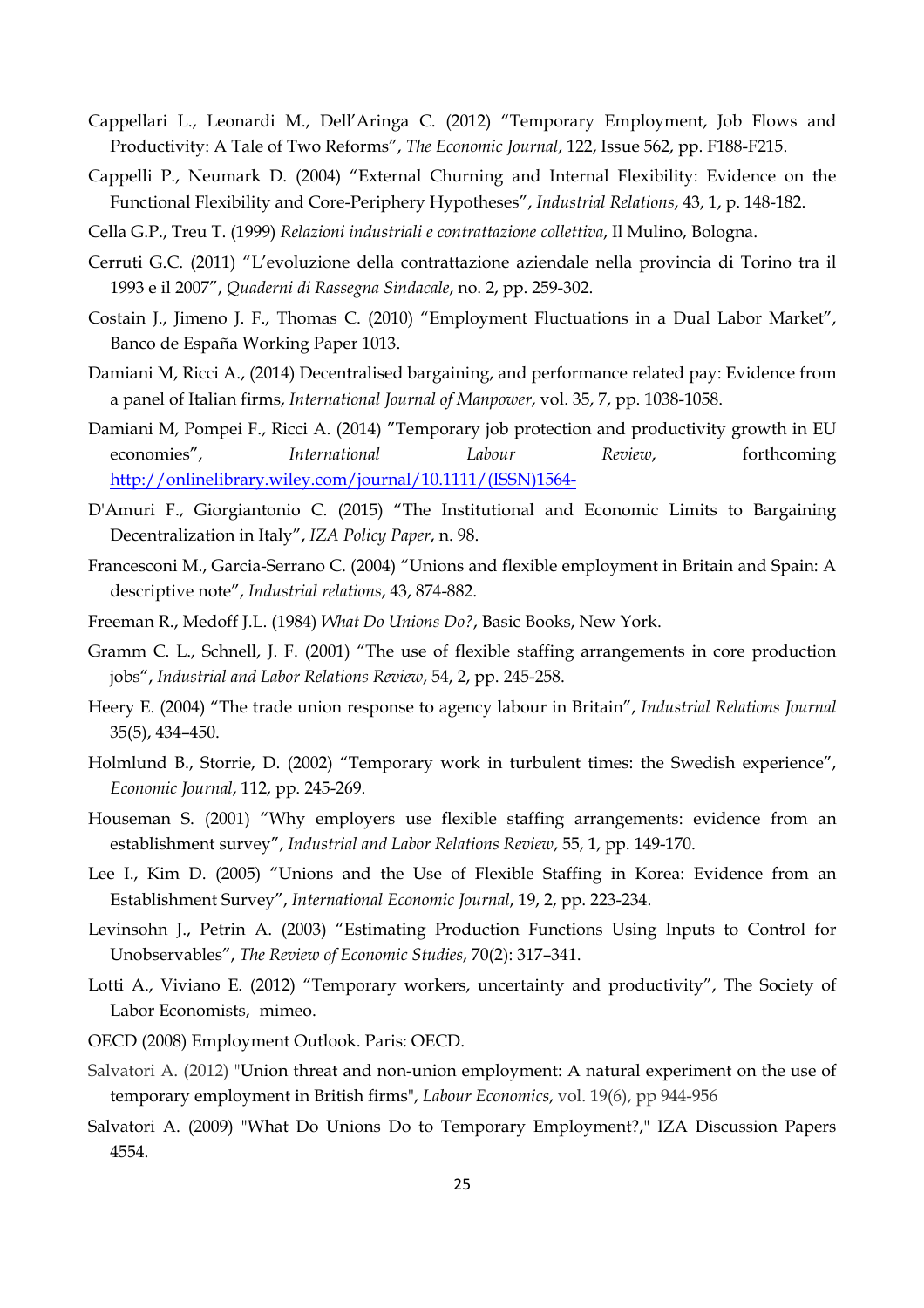Saint-Paul G. (1996) *Dual Labor Markets: A Macroeconomic Perspective*. Cambridge, MIT Press.

Visser J. (2002) "The first part-time economy in the world: A model to be followed?", *Journal of European Social Policy*, 12, 23-42.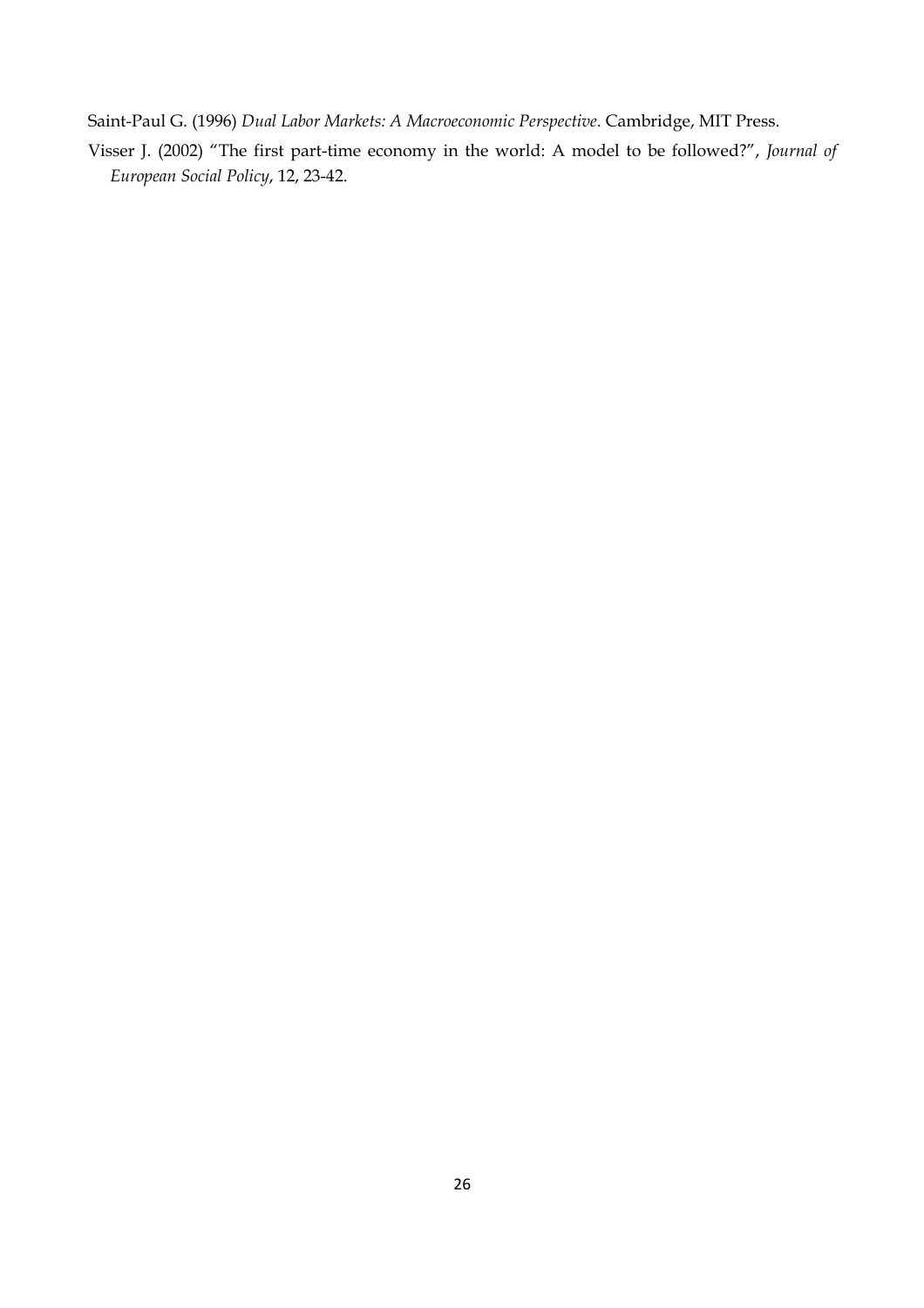**Table 1. Descriptive statistics** 

| Variable                                   | mean   | std dev | min            | max          |
|--------------------------------------------|--------|---------|----------------|--------------|
| Share of temporary contracts               | 0.098  | 0.149   | $\mathbf{0}$   | $\mathbf{1}$ |
| Share of non-training fixed-term Contracts | 0.061  | 0.134   | $\overline{0}$ | $\mathbf{1}$ |
| Share of training temporary contracts      | 0.037  | 0.076   | $\mathbf{0}$   | $\mathbf{1}$ |
| Union                                      | 0.400  | 0.491   | $\theta$       | $\mathbf{1}$ |
| Volatility                                 | 0.398  | 0.201   | 0.066          | 1.492        |
| Share of female workers                    | 0.323  | 0.267   | $\theta$       | $\mathbf{1}$ |
| Share of white collars                     | 0.407  | 0.297   | $\theta$       | $\mathbf{1}$ |
| Share of blue collar                       | 0.539  | 0.313   | $\theta$       | $\mathbf{1}$ |
| Share of trainees                          | 0.200  | 0.316   | $\overline{0}$ | $\mathbf{1}$ |
| Firm age (years)                           | 22.229 | 16.018  | $\overline{0}$ | 150          |
| Ln(value added per employee)               | 10.700 | 0.619   | 8.378          | 13.141       |
| Ln(n. of employees)                        | 3.246  | 0.852   | 2.398          | 9.414        |
| Macro-region                               |        |         |                |              |
| North-West                                 | 0.368  | 0.482   | $\theta$       | $\mathbf{1}$ |
| North-East                                 | 0.260  | 0.439   | $\theta$       | $\mathbf{1}$ |
| Centre                                     | 0.196  | 0.397   | $\theta$       | $\mathbf{1}$ |
| South                                      | 0.177  | 0.381   | $\overline{0}$ | $\mathbf{1}$ |
| Sector of activity                         |        |         |                |              |
| Quarrying, water, gas and electricity      |        |         |                |              |
| distribution                               | 0.008  | 0.088   | $\theta$       | $\mathbf{1}$ |
| <b>Textiles</b>                            | 0.129  | 0.335   | $\mathbf{0}$   | $\mathbf{1}$ |
| Manufacturing                              | 0.180  | 0.384   | $\theta$       | $\mathbf{1}$ |
| Mechanics                                  | 0.148  | 0.355   | $\theta$       | $\mathbf{1}$ |
| Construction                               | 0.161  | 0.368   | $\mathbf{0}$   | $\mathbf{1}$ |
| Trade, hotels and restaurants              | 0.172  | 0.377   | $\mathbf{0}$   | $\mathbf{1}$ |
| Transport and communication                | 0.040  | 0.196   | $\theta$       | $\mathbf{1}$ |
| <b>Business services</b>                   | 0.073  | 0.260   | $\theta$       | $\mathbf{1}$ |
| Education, health and public services      | 0.090  | 0.286   | $\overline{0}$ | $\mathbf{1}$ |
| Year effects                               |        |         |                |              |
| 2007                                       | 0.447  | 0.497   | $\theta$       | $\mathbf{1}$ |
| N. of observations                         | 6655   |         |                |              |

*Notes: sample weights used.*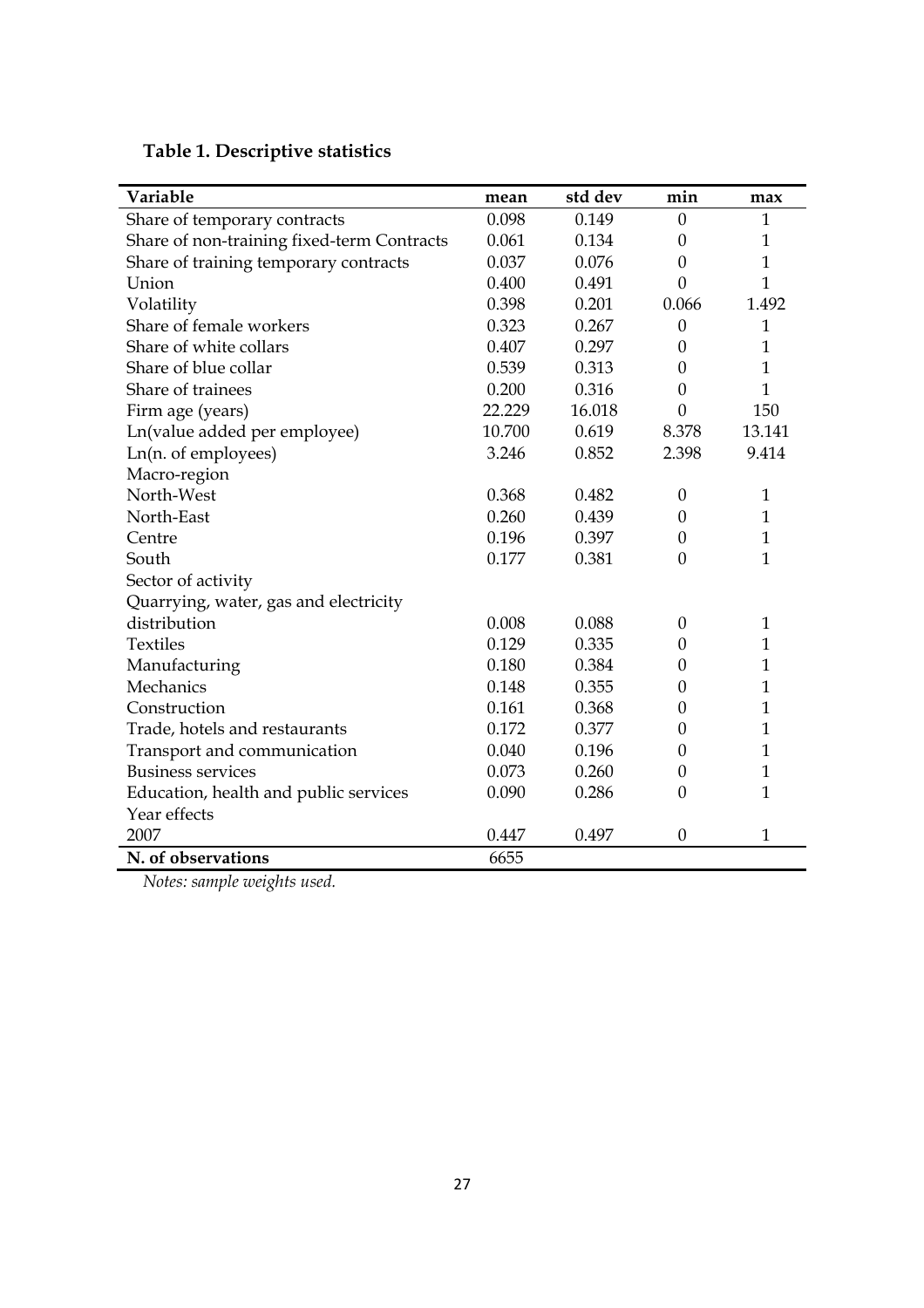|                                                                        | <b>OLS</b> models | <b>IV</b> models |            |            |                |                                              |                                             | <b>Fixed-effect models</b>                          |            |                      |                                                                   |                                                                        |
|------------------------------------------------------------------------|-------------------|------------------|------------|------------|----------------|----------------------------------------------|---------------------------------------------|-----------------------------------------------------|------------|----------------------|-------------------------------------------------------------------|------------------------------------------------------------------------|
|                                                                        | (1)               | (2)              | (3)        | (4)        | (5)            | (6)                                          | (7)                                         | (8)                                                 | (9)        | (10)                 | (11)                                                              | (12)                                                                   |
| Volatility                                                             | $0.101***$        | $0.122***$       | $0.136***$ | $0.217***$ | $0.250***$     | $0.251***$                                   | $0.125***$                                  | $0.127***$                                          | $0.100**$  | $0.157***$           | $0.146***$                                                        | $0.144***$                                                             |
| (s.e.)                                                                 | 0.019             | 0.022            | 0.025      | 0.042      | 0.046          | 0.046                                        | 0.029                                       | 0.029                                               | 0.051      | 0.058                | 0.058                                                             | 0.058                                                                  |
| Union                                                                  | $-0.023***$       | 0.004            | 0.012      | $0.066*$   | $0.088**$      | $0.093**$                                    | $0.068**$                                   | $0.065**$                                           | $0.037***$ | $0.042***$           | $0.040***$                                                        | $0.041***$                                                             |
| (s.e.)                                                                 | 0.004             | 0.009            | 0.024      | 0.037      | 0.040          | 0.040                                        | 0.034                                       | 0.034                                               | 0.014      | 0.017                | 0.017                                                             | 0.017                                                                  |
| Volatility*Union                                                       |                   | $-0.070***$      |            | $-0.251**$ | $0.271***$     | $0.277***$                                   | $-0.192***$                                 | $-0.188***$                                         | $0.100***$ | $0.125***$           | $-0.121***$                                                       | $-0.123***$                                                            |
| (s.e.)                                                                 |                   | 0.024            |            | 0.093      | 0.105          | 0.105                                        | 0.073                                       | 0.074                                               | 0.031      | 0.039                | 0.039                                                             | 0.039                                                                  |
| Constant term                                                          |                   |                  | 0.047      | 0.154      | 0.155          | $0.504***$                                   | $0.612***$                                  | $0.658***$                                          | $-0.002$   | $-0.011*$            | $-0.013**$                                                        | $-0.013**$                                                             |
| (s.e.)                                                                 |                   |                  | 0.089      | 0.092      | 0.094          | 0.155                                        | 0.117                                       | 0.119                                               | 0.005      | 0.006                | 0.006                                                             | 0.006                                                                  |
| Controls:                                                              | yes               | yes              | yes        | yes        | Yes            | yes                                          | yes                                         | yes                                                 | yes        | yes                  | yes                                                               | yes                                                                    |
| Additional<br>controls:                                                |                   |                  |            |            |                | current<br>profit per<br>worker <sup>4</sup> | as in $(6)$<br>plus<br>dummies<br>for NCLAs | as in $(7)$<br>plus log of<br>capital per<br>worker |            | material<br>(in log) | as in $(10)$<br>plus<br>industry<br>mean<br>material <sup>5</sup> | as in $(11)$<br>plus log<br>employment<br>and log<br>current<br>profit |
| Instrument $list^1$ :                                                  |                   |                  | Z1         | Z2         | Z <sub>3</sub> | Z <sub>3</sub>                               | Z <sub>3</sub>                              | Z <sub>3</sub>                                      |            |                      |                                                                   |                                                                        |
| Weak identification test <sup>2</sup><br>Sargan statistic <sup>3</sup> |                   |                  | 90.57      | 80.65      | 45.87          | 44.44                                        | 87.16                                       | 86.06                                               |            |                      |                                                                   |                                                                        |
|                                                                        |                   |                  | $\S$       | $\S$       | 1.228          | 1.297                                        | 0.320                                       | 0.337                                               |            |                      |                                                                   |                                                                        |
| p-value                                                                |                   |                  | §          | §          | 0.268          | 0.255                                        | 0.572                                       | 0.561                                               |            |                      |                                                                   |                                                                        |
| Observations                                                           | 6655              | 6655             | 3294       | 3294       | 3157           | 3157                                         | 3019                                        | 3019                                                | 2847       | 2247                 | 2247                                                              | 2247                                                                   |

#### **Table 2. OLS, IV and Fixed-effect models. All temporary workers.**

Notes: Coefficient estimates. Standard errors in parentheses. \*, \*\*, \*\*\* stand for statistical significance at 10%, 5%, and 1% respectively. Columns (1) and (2) are from OLS models. The IV models (columns 3-8) are based on the 2007 cross section. In column (3), union is treated as endogenous. In col. (4) to (8) the interaction term is also treated as endogenous. Controls include: the share of female workers, the shares of blue and white collar workers, the firm's age, firm size dummies (3 classes defined in terms of no. of employees), sector dummies (10), area dummies (4).

 $1$  The instrument in list Z1 is the two-year lagged mean union status (at the 3-digit industry level and region). The instruments in list Z2 are the two-year lagged mean union status and (2-year lagged union)\*volatility. The instrument in list Z3 is as in Z2 plus the 4-year lagged industry profits per worker (at the three-digit industry). Standard errors clustered at the 3-digit industry level in the IV models. <sup>2</sup> Kleinbergen-Paap Wald F statistic. <sup>3</sup> Over-identification test of all instruments. <sup>4</sup> Profit measured as Gross operating margin. <sup>5</sup> At ateco3 and region. § Equation is exactly identified.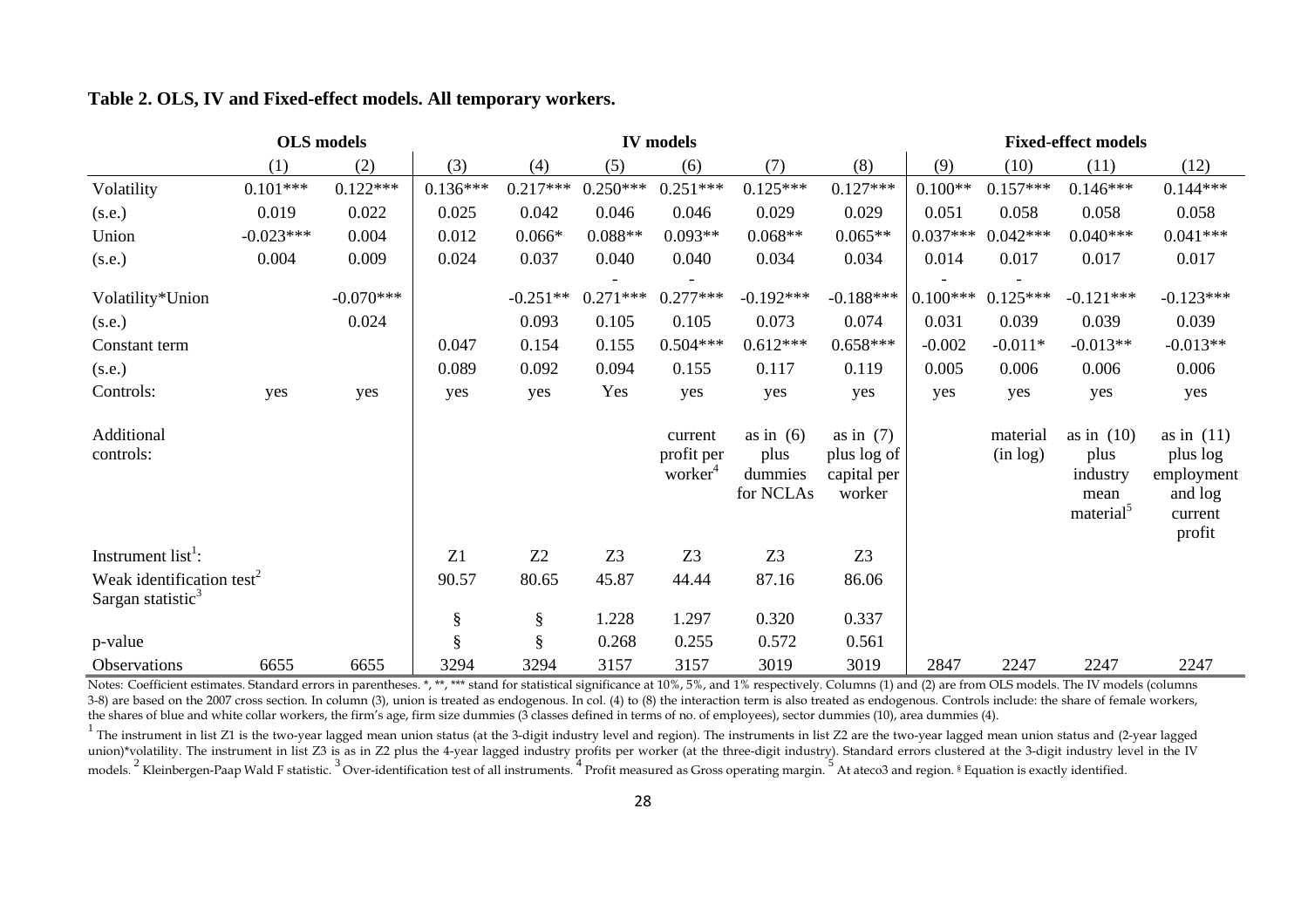|  |  |  |  | Table 3. Fixed-term contracts with and without training clause. |  |  |  |  |  |  |  |
|--|--|--|--|-----------------------------------------------------------------|--|--|--|--|--|--|--|
|--|--|--|--|-----------------------------------------------------------------|--|--|--|--|--|--|--|

|                                       |                                        |                                    | <b>IV</b> models                         |                                          | <b>Fixed-effect models</b>                    |                                    |                                                      |                                                      |  |  |
|---------------------------------------|----------------------------------------|------------------------------------|------------------------------------------|------------------------------------------|-----------------------------------------------|------------------------------------|------------------------------------------------------|------------------------------------------------------|--|--|
|                                       | (1)                                    | (2)                                | (3)                                      | (4)                                      | (5)                                           | (6)                                | (7)                                                  | (8)                                                  |  |  |
|                                       | Non-training<br>temporary<br>contracts | Training<br>temporary<br>contracts | Non-training<br>temporary<br>contracts   | Training<br>temporary<br>contracts       | Non-training<br>temporary<br>contracts        | Training<br>temporary<br>contracts | Non-training<br>temporary<br>contracts               | Training<br>temporary<br>contracts                   |  |  |
| Volatility                            | $0.231***$                             | 0.023                              | $0.125***$                               | 0.014                                    | $0.124**$                                     | $-0.015$                           | $0.163**$                                            | $-0.005$                                             |  |  |
| (s.e.)                                | 0.045                                  | 0.019                              | 0.031                                    | 0.016                                    | 0.065                                         | 0.036                              | 0.059                                                | 0.035                                                |  |  |
| Union                                 | $0.115***$                             | $-0.021$                           | $0.071**$                                | $-0.023$                                 | $0.053***$                                    | $-0.015$                           | $0.058***$                                           | $-0.016$                                             |  |  |
| (s.e.)                                | 0.038                                  | 0.016                              | 0.036                                    | 0.018                                    | 0.018                                         | 0.010                              | 0.016                                                | 0.009                                                |  |  |
| Volatility*Union                      | $-0.233**$                             | $-0.039$                           | $-0.184***$                              | $-0.047$                                 | $-0.134***$                                   | 0.015                              | $-0.139***$                                          | 0.018                                                |  |  |
| (s.e.)                                | 0.100                                  | 0.043                              | 0.068                                    | 0.035                                    | 0.045                                         | 0.025                              | 0.042                                                | 0.022                                                |  |  |
| Constant                              | $0.344**$                              | $0.201***$                         | $0.460***$                               | $0.244***$                               | 0.005                                         | $-0.011***$                        | $-0.002$                                             | $-0.012***$                                          |  |  |
| (s.e.)                                | 0.158                                  | 0.054                              | 0.109                                    | 0.056                                    | 0.006                                         | 0.003                              | 0.005                                                | 0.003                                                |  |  |
| Usual controls                        | yes                                    | yes                                | yes                                      | yes                                      | yes                                           | yes                                | yes                                                  | yes                                                  |  |  |
| <b>Additional controls</b>            | current profit<br>per worker           | as in $(1)$                        | as in $(1)$<br>plus dummies<br>for NCLAs | as in $(1)$<br>plus dummies<br>for NCLAs | current profit<br>per worker,<br>log material | as in $(5)$                        | as in $(5)$<br>plus log<br>capital and<br>employment | as in $(5)$<br>plus log<br>capital and<br>employment |  |  |
| Instrument $list^1$ :                 | Z <sub>3</sub>                         | Z <sub>3</sub>                     | Z <sub>3</sub>                           | Z3                                       |                                               |                                    |                                                      |                                                      |  |  |
| Weak identification test <sup>2</sup> | 47.098                                 | 44.939                             | 47.098                                   | 44.939                                   |                                               |                                    |                                                      |                                                      |  |  |
| Sargan statistic <sup>3</sup>         | 0.759                                  | 0.131                              | 1.546                                    | 2.413                                    |                                               |                                    |                                                      |                                                      |  |  |
| p-value                               | 0.3836                                 | 0.7171                             | 0.2137                                   | 0.1204                                   |                                               |                                    |                                                      |                                                      |  |  |
| Observations                          | 3151                                   | 3151                               | 3013                                     | 3013                                     | 2239                                          | 2239                               | 2239                                                 | 2239                                                 |  |  |

**Notes:** Coefficient estimates. Standard errors in parentheses. Columns (1)-(4) are from IV models. Columns (5)-(8) are from fixed-effect models.

 $^1$  The instruments in list Z3 are the two-year lagged mean union status, the interaction (2-year lagged union)\*volatility and the 4-year lagged industry profits per worker (at the three-digit industry codes). Standard errors clustered at the 3-digit industry level in the IV models.  $^2$  Kleinbergen-Paap Wald F statistic.  $^3$  Over-identification test of all instruments.  $^4$  Profit measured as Gross operating margin. <sup>5</sup> At ateco3 and region. <sup>§</sup> Equation is exactly identified.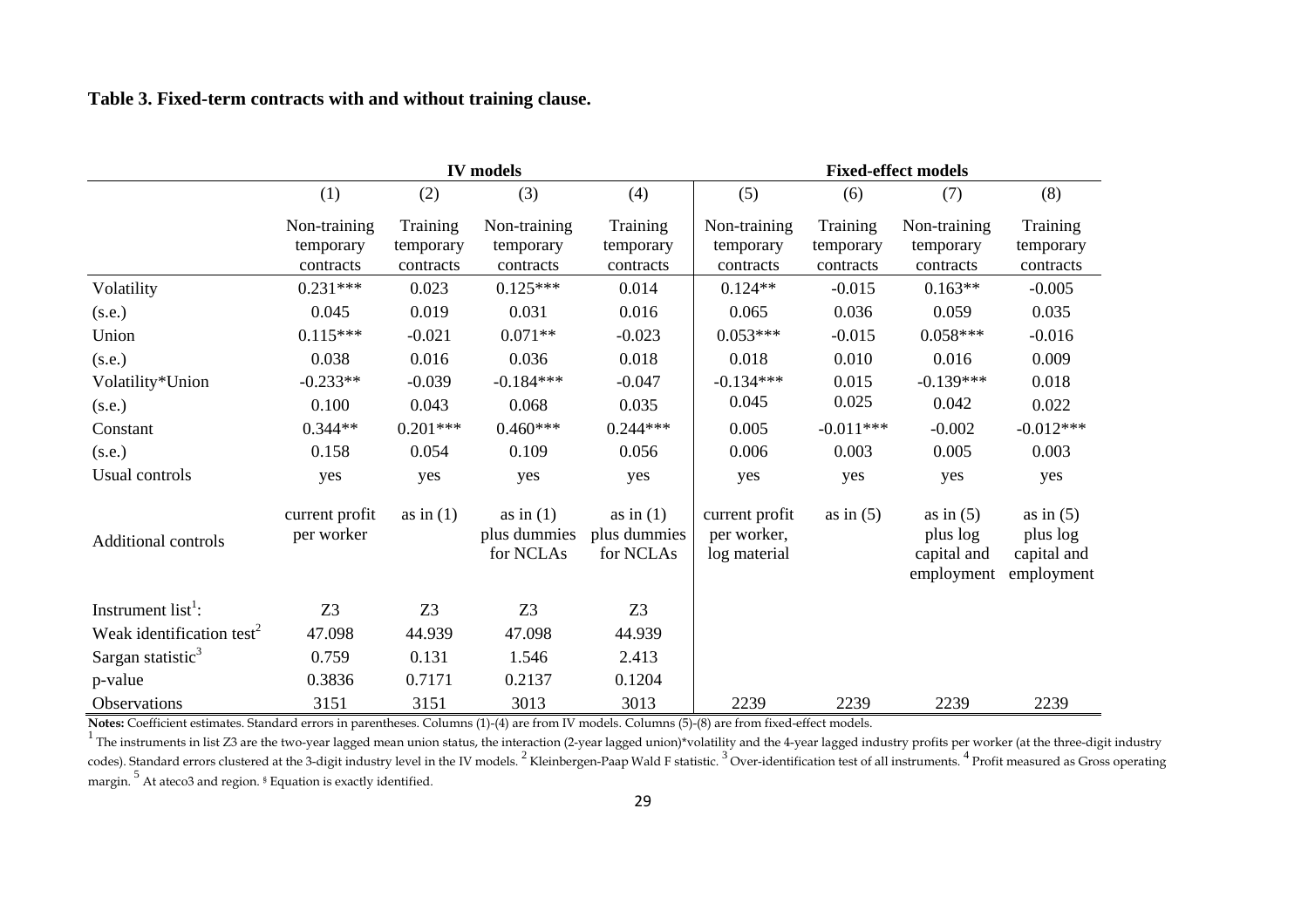#### **Appendix (this material can be posted online if requested by the editor of the journal)**

#### **A1. Robustness checks: Tobit regressions**

In this appendix we include results obtained when using simple Tobit regressions to account for the double-censored nature of our dependent variable. The error term is here assumed to be normally distributed and uncorrelated with the explanatory variables included in (1).

The results are shown in Table A2. Models 1 and 2 provide Tobit estimates for the pooled sample, i.e. waves 2005 and 2007, which we refer to as pooled Tobit. The upper part of the table shows the average treatment effects (ATE), namely the change in the share of fixed term contracts associated with a unit change in a given covariate, averaged over the sample distribution of the other covariates in the model. Note that, because of the nonlinear nature of the model, computing the ATE of a variable like union status requires that information be used on both the direct effect of union (coefficient  $\beta_2$  in equation (1)) and the interaction effect ( $\beta_3$  in (1)). The bottom part of the tables therefore also sets out the estimated coefficients for our main variables of interest.22

Model 1 shows that economic volatility has a positive and statistically significant effect on the utilization of flexible contractual arrangements, with an estimated ATE at 0.049. This implies that a one standard deviation increase in volatility (equal to 0.2) raises the fraction of temporary workers in the firm by 1 percentage point  $(=0.2*0.049)$ . The estimates in Model 1 also show that the presence of a union in the workplace is associated with a lesser use of temporary contracts. Specifically, the ATE of union is a statistically significant reduction of 1 percentage point in the use of such contracts.

<sup>22</sup> It may be interesting to compare the estimated OLS coefficients derived in the paper with the related coefficients obtained with the Tobit models of Table A2. The first thing to observe is the close similarity in the two sets of estimated coefficients. However, it is worth noting that the magnitude of the estimated ATE is somewhat different. So, while volatility raises the fraction of temporary employment by 0.1 in the OLS models, the impact is reduced by roughly half in the Tobit model. On the contrary, the union impact is stronger in the OLS than in the Tobit model. These differences in part relate to the non-linear nature of the Tobit model; specifically, the Tobit ATE is computed conditionally on the dependent variable lying in the zero-one interval, whereas no such restriction is enforced in computing the OLS ATE. This caveat should be borne in mind also when observing the IV estimates.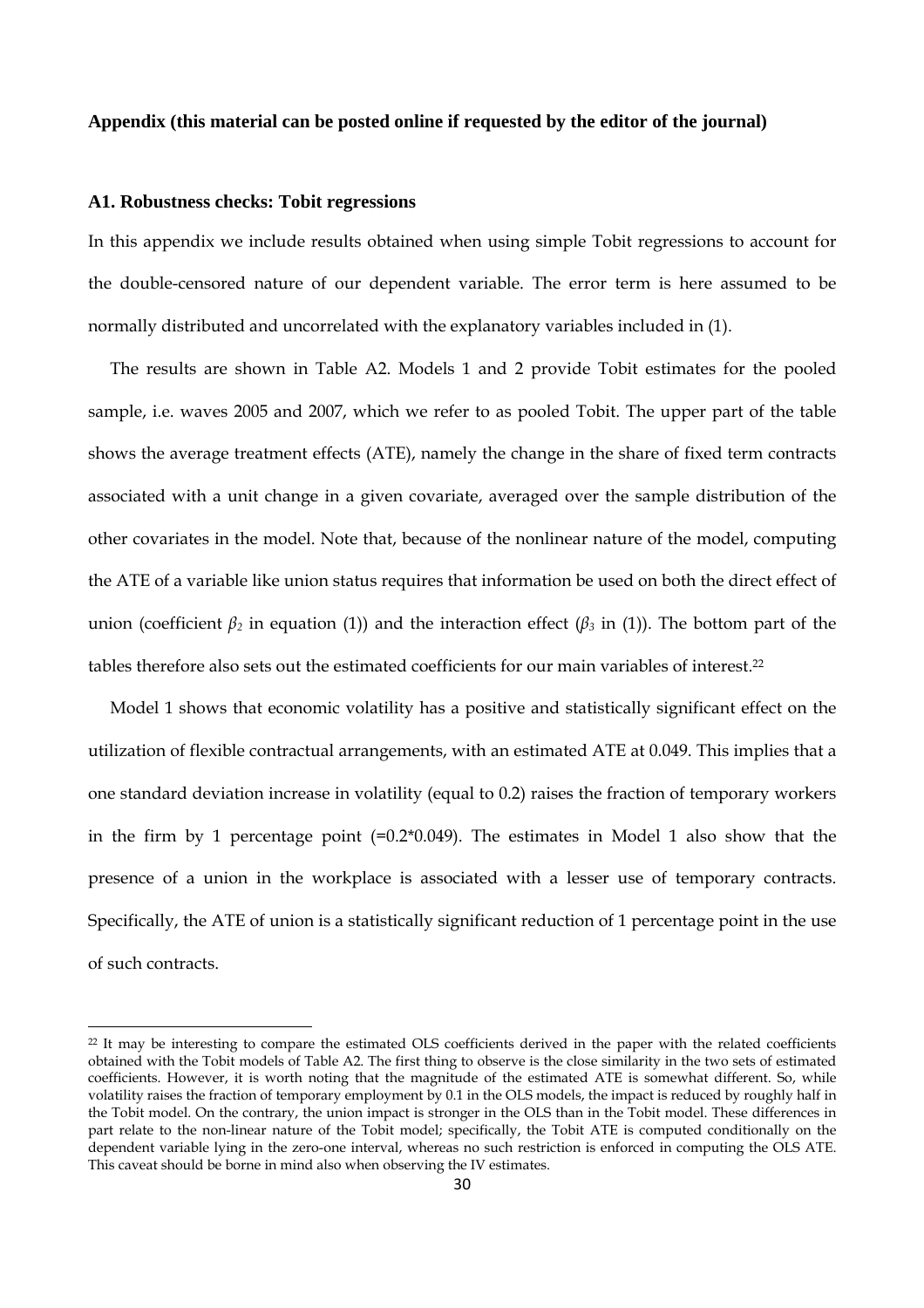We then estimate equation (1) with the inclusion of the interaction term (Model 2). The direct effect of unions is found to be positive, but not statistically significant. However, as in section 5, the coefficient of the interaction term is negative and significant.

In the rest of the Table, we also provide estimates of a random-effect Tobit model. In this case, an individual-specific random intercept  $\alpha_i$  is added to equation (1) and is assumed to be normally distributed (with zero mean and variance  $\sigma_{\alpha}$ ) and uncorrelated with the other explanatory variables. Hence, this model produces consistent estimates only under the rather strong assumption that the  $\alpha_i$  are uncorrelated with union status. This is the main reason that led us to prefer the linear FE model in the main text, as in that case the  $\alpha_i$  are allowed to be freely correlated with union status. The magnitudes of the estimated coefficients in the random-effect Tobit are very similar to those discussed earlier for the pooled Tobit, suggesting that unobserved firm heterogeneity is a relatively minor concern in this application.

Table A2 also displays the estimates of other control variables that could affect the use of fixedterm contracts: the log of value added, firm size dummies, sectoral specialization, geographical location and workforce composition. It emerges that firm productivity (measured by the log of value added) is the only variable that is negatively correlated with the use of fixed-term contracts. On the other hand, firm size, the share of female workers, the share of low-qualified workers (the omitted variable is constituted by executives) are positively associated with the use of total fixedterm contracts. The share of fixed-term contracts is also greater if firms are localized in North-East and Central regions. We do not include coefficients for industry dummies for the sake of space.